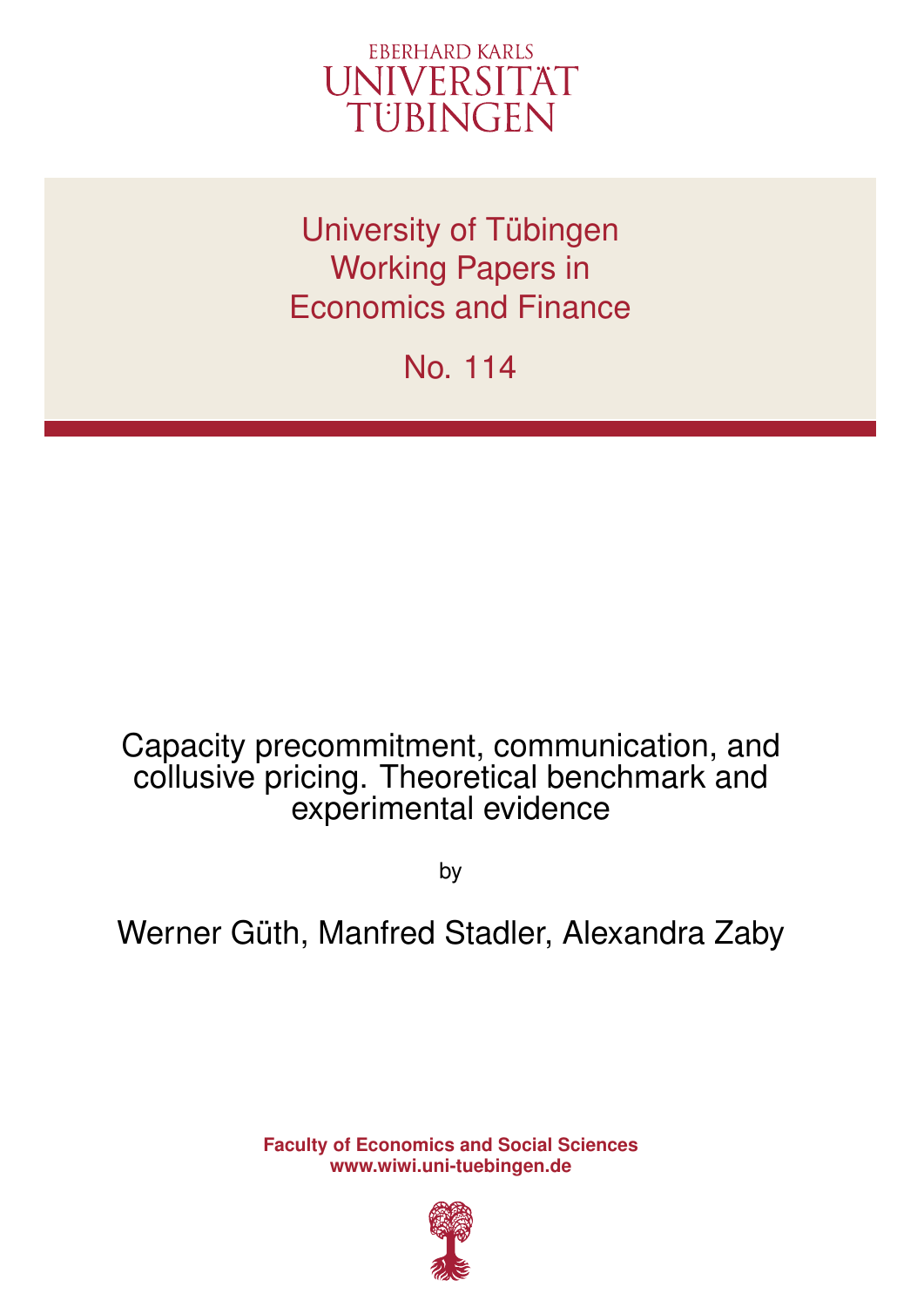### **Capacity precommitment, communication, and collusive pricing. Theoretical benchmark and experimental evidence**

Werner Güth<sup>∗</sup> , Manfred Stadler∗∗, and Alexandra Zaby∗∗∗

November 2018

#### **Abstract**

In a capacity-then-price-setting game we experimentally identify capacity precommitment, the possibility to communicate before price choices, and prior competition experience as crucial factors for collusive pricing. The theoretical analysis determines the capacity thresholds above which firms have an incentive to coordinate on higher prices. The experimental data reveals that such intra-play communication after capacity but before price choices has a collusive effect only for capacity levels exceeding these thresholds. Subjects with high capacities generally choose higher prices when they have the possibility to communicate. Asymmetry in capacity choices decreases the truthfulness of price messages as well as the probability to coordinate on the same price.

Keywords: Capacity-then-price competition, excessive capacities, cheap talk, intra-play communication, collusion, experimental economics

JEL Classification: C72, C91, L1

<sup>∗</sup> Libera Università Internazionale degli Studi Sociali (LUISS), Viale Romania 32, I-00197 Roma, Italy; Max Planck Institute for Collective Goods, Kurt-Schumacher-Straße 10, D-53113 Bonn, Germany. e-mail: gueth@coll.mpg.de.

∗∗ University of Tübingen, School of Economics and Business Administration, Nauklerstraße 47, D-72074 Tübingen, Germany. e-mail: manfred.stadler@uni-tuebingen.de.

∗∗∗ University of Tübingen, School of Economics and Business Administration, Nauklerstraße 47, D-72074 Tübingen, Germany. e-mail: alexandra.zaby@uni-tuebingen.de.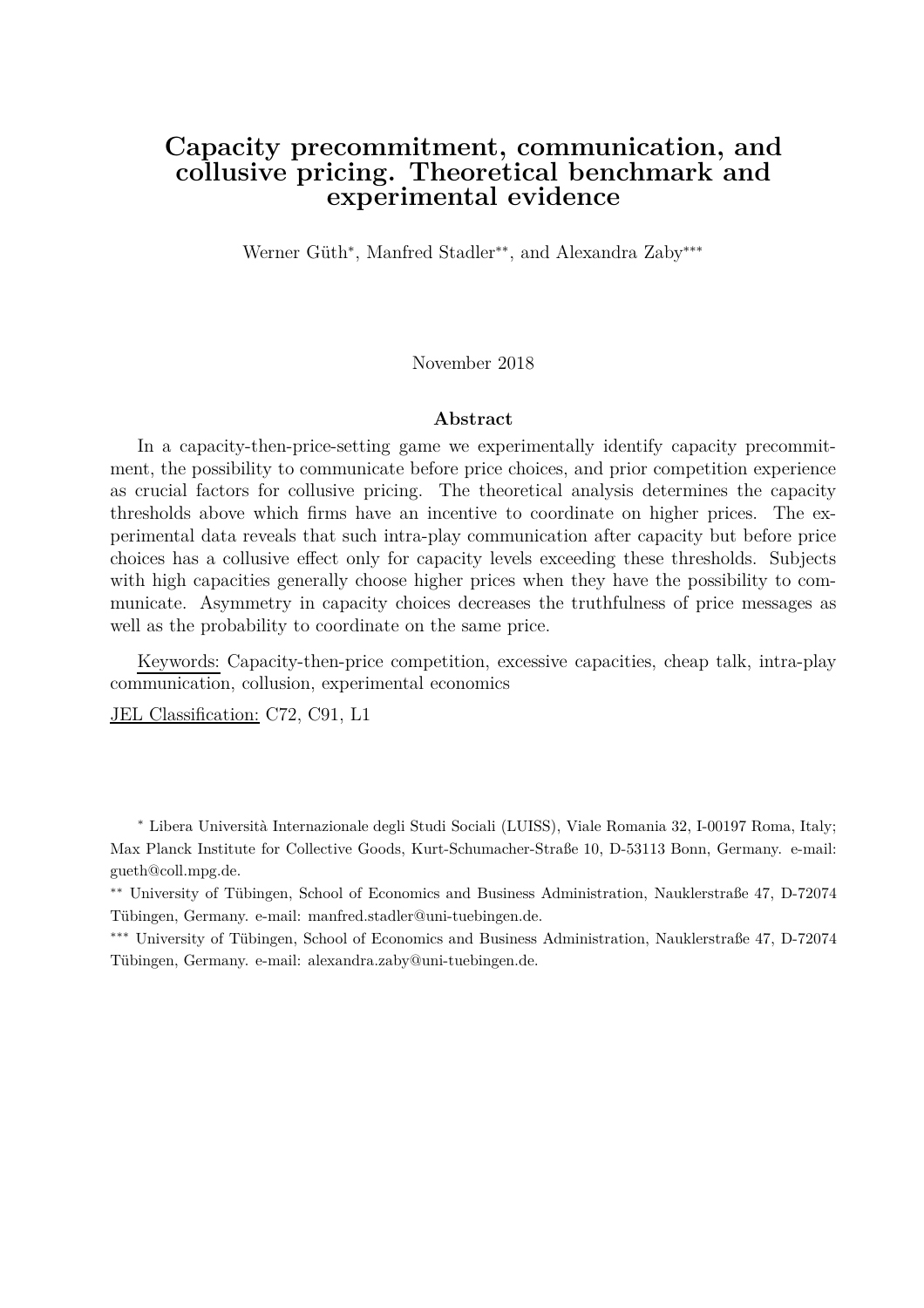### **1 Introduction**

Experimental studies of the capacity-then-price-setting game (Kreps and Scheinkman, 1983) frequently report capacity choices above the predicted levels (see, e.g., Muren, 2000; Anderhub et al., 2003; Le Coq and Sturluson, 2012). But even for excessive capacities subjects might nevertheless finally choose equilibrium prices. Our aim is to identify possible implications of 'non-excessive' and 'excessive' capacities for price competition. Capacities are said to be 'non-excessive' when they result in pure-strategy price equilibria and 'excessive' when only mixed-strategy price equilibria exist. While non-excessive capacities and the resulting pure-strategy price equilibria lead to identical price choices, excessive capacity choices, which lead to mixed-strategy price equilibria, are asymmetric.

Non-binding price messages, in our setup sent after capacity but before price choices, may allow subjects to coordinate on higher prices (see, e.g., Charness, 2000; Charness and Grosskopf, 2004, Fonseca and Normann, 2012). While cheap talk price announcements do not matter theoretically, their empirical effect is ambiguous. In light of the debate for more price transparency, the effect of price announcements thus requires further investigation. Usually price transparency is supposed to reduce information asymmetries for consumers. However, at the same time price announcements also inform firms about their competitors' prices. Without restrictions, e.g. regarding the frequency of possible price adjustments, firms can easily adjust their prices in reaction to competitors' price setting behavior.

Price transparency is targeted, e.g., by internet platforms comparing prices for the same good across different online shops. However, price transparency may also be institutionally implemented. In Germany, for example, a price transparency platform for gasoline stations was introduced by the German Antitrust Agency in 2013. Since then, all stations selling more than 1,000  $m<sup>3</sup>$  per year have to report price changes to the transparency platform within five minutes.<sup>1</sup> By making this price data openly accessible for consumers (and competitors) the Agency hoped to intensify price competition. Critics, however, fear that the platform will induce collusion in form of high prices (see, e.g., OECD, 2001). Earlier studies reveal that gasoline markets are prone to collusion (see, e.g., Borenstein and Shepard, 1998). By analyzing price adjustments following the collapse of a gasoline cartel in Québec, Clark and Houde (2014) identify a substantial effect of collusion on gasoline prices. Thus, it remains an open question whether price transparency does not trigger collusion instead of price competition. In the literature collusion is often measured by how far sellers' profits exceed the competitive level. In our more complex setup, we simply measure 'collusion' by the increase of sales prices from no communication at all to mutual price messages.

To capture the effect of price announcements on actual prices, we implement a capacitythen-price-setting game by allowing firms to send price messages after capacity but before price choices. This "intra-play" communication is obviously relevant in many markets. In case of the gasoline example, firms first install capacities via their number of stations, filling pumps, and the size of their underground fuel tanks, which can be publicly observed and thus serve as precommitment. For given and known capacities, competitors then charge gasoline prices. Due to the price transparency platform, firms have to report prices but can nevertheless change them unrestrictedly and frequently. Thus, this kind of frequent price announcements can be interpreted as non-binding price messages and, hence, as cheap talk.

Cheap talk price messages are very much debated. While Aumann (1990) conjectures that cheap talk does not affect behavior, Farrell and Rabin (1996) suppose that it increases effi-

<sup>1</sup>§47k GWB, which became effective on March 29th, 2013, regulates the market observation for motor fuels, where the statutory regulation, as published in Bundesgesetzblatt Jahrgang 2013 Teil I Nr. 15, defines details such as the exact timing of price messages and who has to report them. Actual price changes have to be reported within five minutes after taking effect.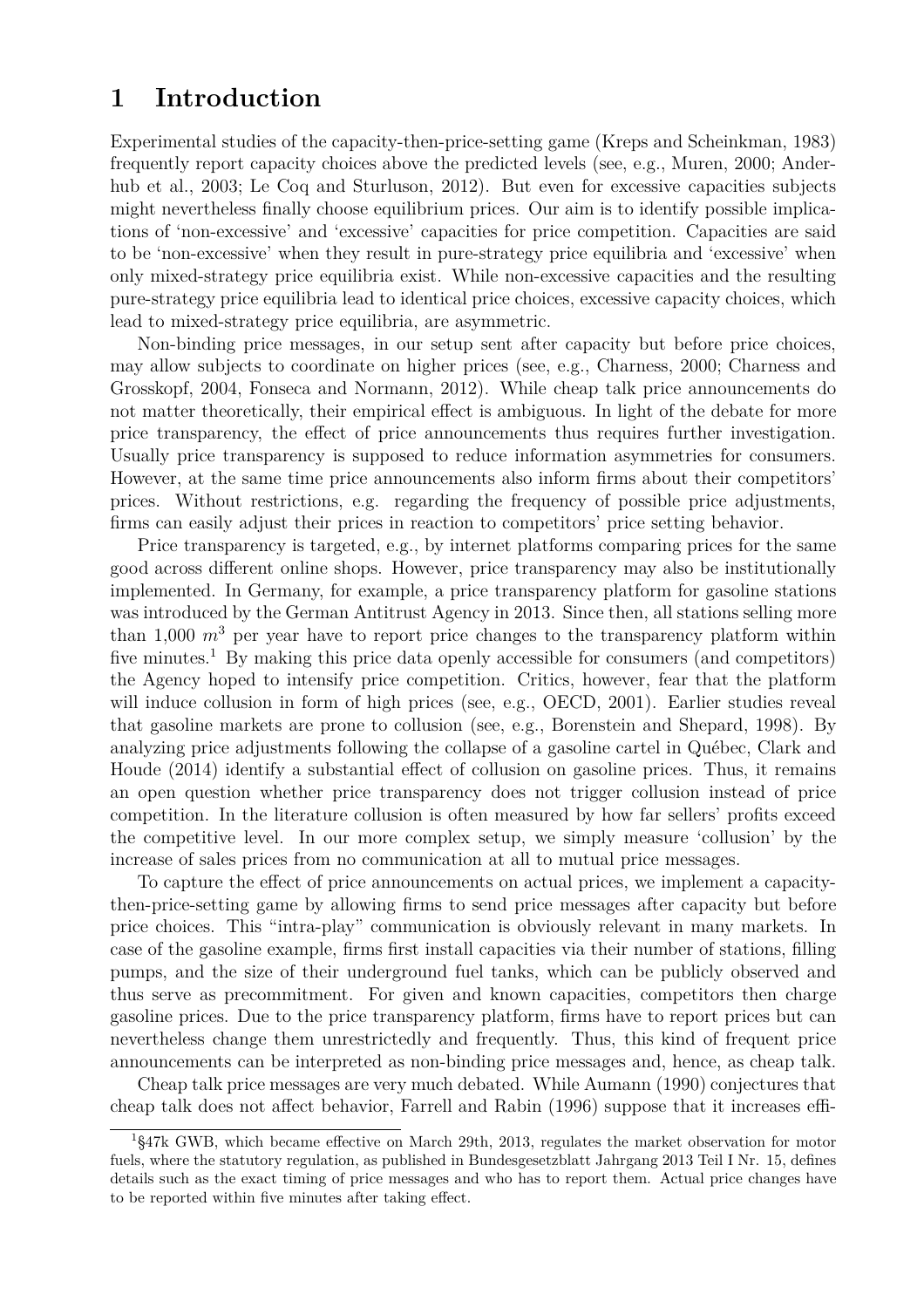ciency. Experimental evidence strongly supports the latter view (for a survey, see Crawford, 1998). In case of multiple equilibria Charness (2000), for example, finds that participants coordinate on the more efficient equilibrium via cheap talk. We experimentally implement numerical price announcements (see the related study of Harrington et al., 2016) which are non-binding. This differs from free-format communication as studied, e.g., by Kimbrough et al. (2008), Houser and Xiao (2011) or Moellers et al. (2002) but simplifies the analysis of the truthfulness of messages.

Experimental evidence on communication and collusion distinguishes costly versus free communication (see Andersson and Wengström, 2007) as well as the possibility (not) to punish cheating (see Cooper and Kühn, 2014). Fonseca and Normann (2012) analyze the interplay of communication and collusion, taking into account the impact of market structure, and find that collusive price coordination is easier, the lower the number of firms competing in a market. Andersson and Wengström (2012)) introduce intra-play communication *additionally* to pre-play communication and find that it reduces the credibility of pre-play messages and thereby their positive effect on cooperation.

We contribute to this literature by explicitly analyzing a setting where capacity installation costs are sunk and firms are free to collude in prices. Instead of the commonly employed pre-play communication, we implement intra-play communication only. This allows us to analyze the effect of prior (capacity) choices on the effectiveness of communication as a trigger for collusive pricing. As capacity choices in the experiment are often asymmetric, this allows us to investigate the effect of asymmetry on communication and competition. Further, our experimental treatments introduce the possibility of price announcements either to subjects with prior competition experience, or to subjects without prior competition experience, i.e., we study the differential effects of communication with respect to experience. We let participants interact repeatedly in constant pairs only for four rounds what one can consider a worst-case scenario for observing collusion, as collusion only evolves as an equilibrium outcome in infinite-horizon games. Note, however, that each round involves successive decisions, i.e., we implement repeated play of repeated games with a short horizon but multiple decisions in each round. Building on the findings of Fonseca and Normann (2012), we consider duopoly markets, thereby providing a best-case scenario for collusion with respect to the market's structure.

We find that prior (asymmetric) capacity choices as well as prior competition experience play a substantial role for the effect of communication: the possibility to communicate increases prices only if capacities are sufficiently high; asymmetry in capacities makes coordinating on the same price more difficult and further reduces the truthfulness of price messages. However, with excessive capacities asymmetry leads to higher prices.

The rest of the paper is organized as follows. Section 2 derives the theoretical benchmark solution of the game. Section 3 presents the experimental setup. Section 4 describes and statistically analyzes the experimental data. Section 5 concludes.

### **2 The theoretical benchmark**

We focus on the two-stage capacity-price game of Kreps and Scheinkman (1983) where we specified the market demand function as

$$
D(p) = \alpha - p
$$

with  $\alpha > 0$  indicating the market size. Two firms  $i = 1, 2$  produce a homogeneous good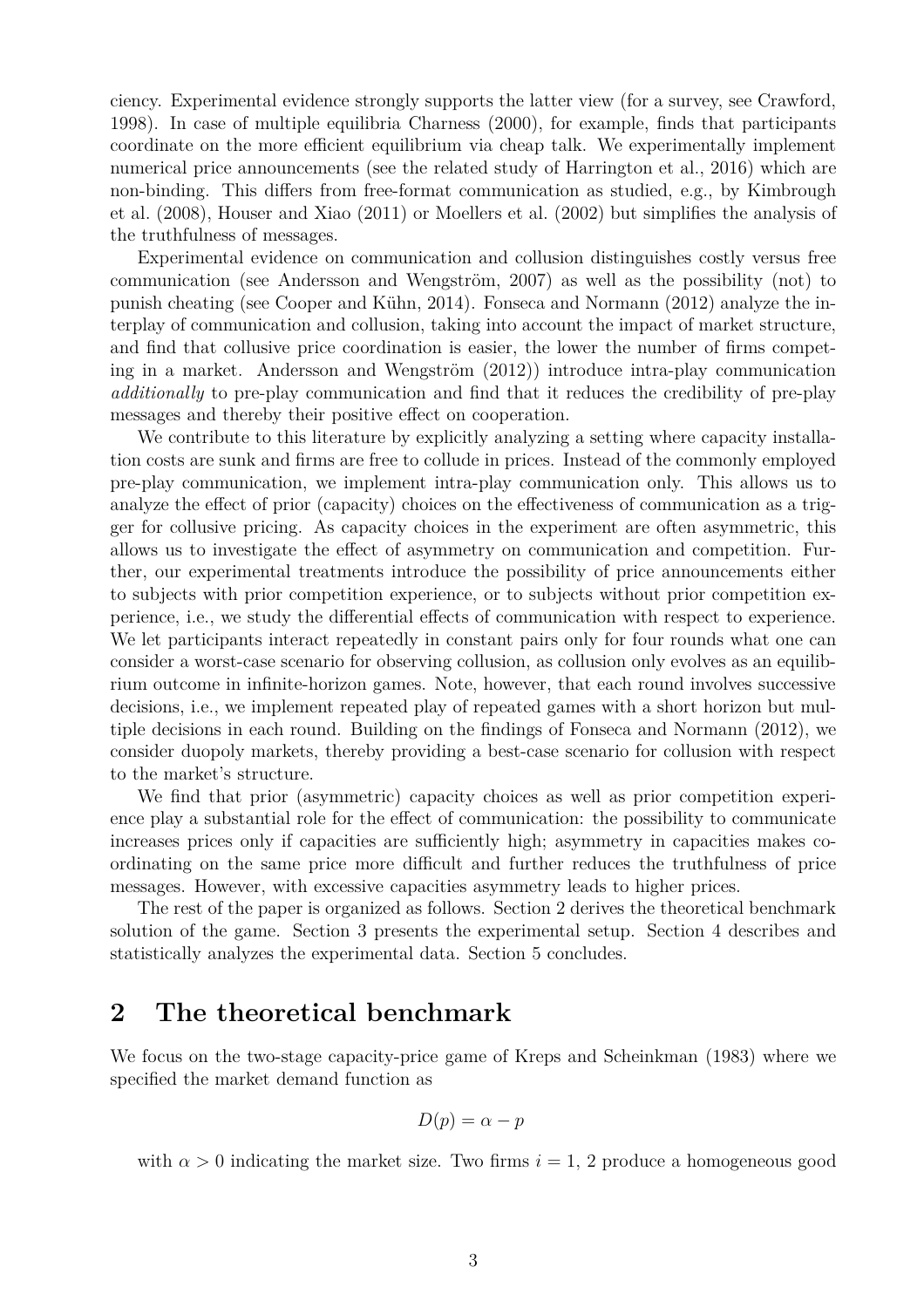at unit costs

$$
c_i = \begin{cases} 0 & \text{if } q_i \leq \bar{q}_i \\ \infty & \text{if } q_i > \bar{q}_i \end{cases}
$$

where  $q_i$  denotes production and  $\bar{q}_i$  denotes firms' binding capacities. When rationing occurs, the efficient rationing rule is applied, i.e., the firm-specific demand functions are

$$
D_i(p_i) = \begin{cases} D(p_i) - \overline{q}_j & \text{if } p_i \geq p_j \\ D(p_i) & \text{if } p_i < p_j \end{cases}
$$

where *i*,  $j = 1, 2, i \neq j$ . The game is solved by backward induction. In the second stage with observable capacities  $\bar{q}_i$ , the market clearing prices

$$
p_i = p^* = \alpha - \bar{q}_i - \bar{q}_j \tag{1}
$$

constitute an equilibrium in pure price strategies if a firm's unilateral price deviation above  $p^*$  does not increase its profit  $\tilde{\pi}^i = p_i(\alpha - p_i - \bar{q}_j)$ . The resulting condition  $\partial \tilde{\pi}^i / \partial p_i \Big|_{p_i = p^*} =$  $\alpha - 2p^* - \bar{q}_j = -\alpha + 2\bar{q}_i + \bar{q}_j \leq 0$  defines the set *S* of non-excessive capacity pairs,

 $S = \{(\bar{q}_1, \bar{q}_2) : \bar{q}_i \ge 0 \text{ and } \alpha - 2\bar{q}_i - \bar{q}_j \ge 0 \text{ for } i, j = 1, 2; i \ne j\}.$ 

In Figure 1, area 1 covers this set of non-excessive capacities leading to pure-strategy price equilibria.<sup>2</sup>



Figure 1: Areas of non-excessive and excessive capacities of firms

Equations (1) leads us to state

**Hypothesis A1** *With non-excessive capacities (area 1), larger capacities of firms induce lower prices.*

<sup>2</sup>Note that non-excessive capacity pairs do not only include lower but also higher capacities than predicted by the subgame perfect equilibrium when there are positive capacity installing costs. We nevertheless denote all capacity constellations in area 1 as 'non-excessive' because they are sufficiently low to exclude mixedstrategy pricing.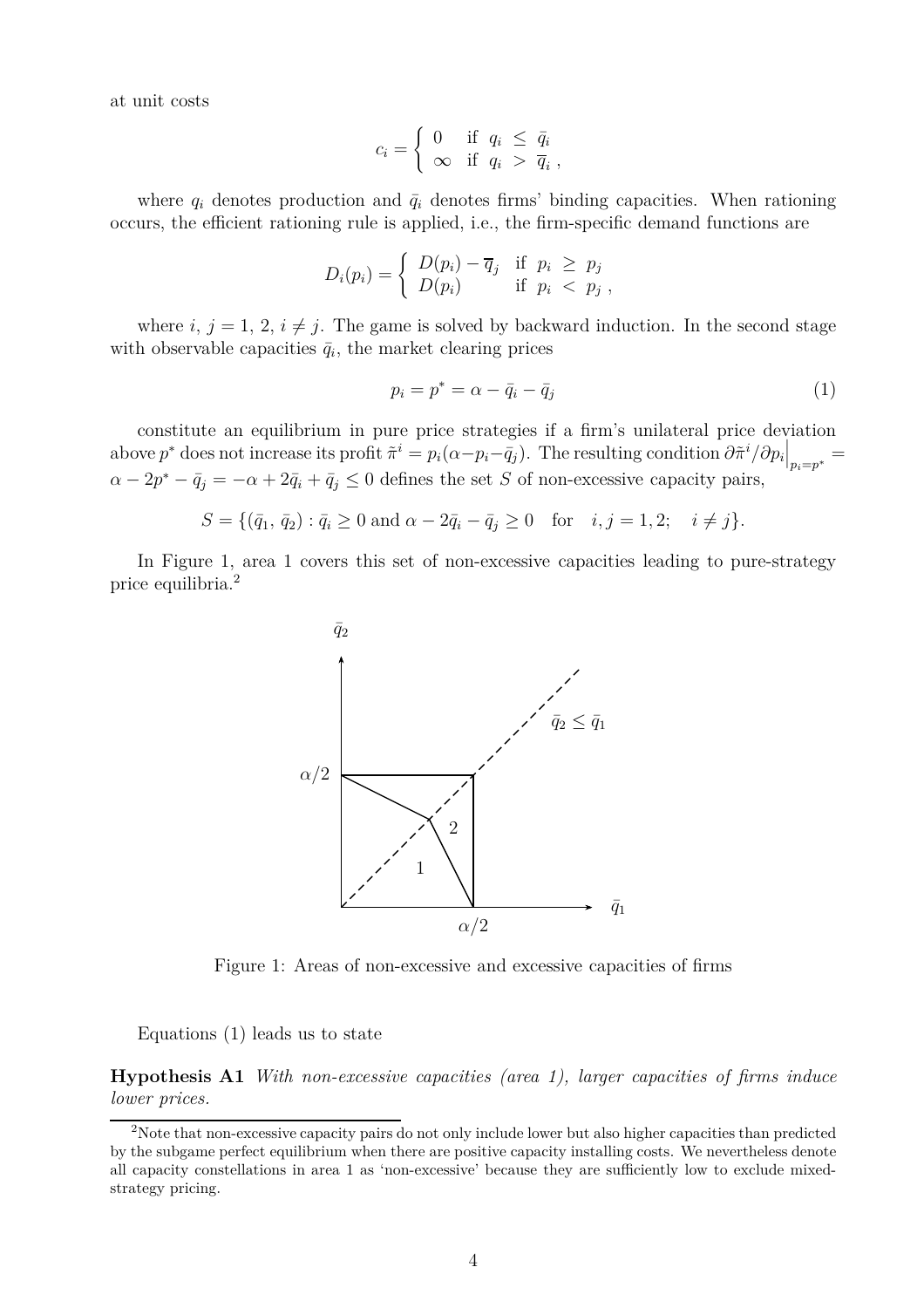In the case of excessive capacities such that  $(\bar{q}_1, \bar{q}_2) \notin S$  but  $\bar{q}_1 < \alpha$  or  $\bar{q}_2 < \alpha$  (area 2 in Figure 1), only price equilibria in mixed strategies exist. We restrict our analysis to the case of  $\bar{q}_2 \leq \bar{q}_1 \leq \alpha/2$  in order to concentrate on only one type of mixed-strategy price equilibria for given capacities satisfying  $\alpha - 2\bar{q}_1 \leq \bar{q}_2$ .<sup>3</sup> For such capacity pairs, firms 1 and 2 randomize prices according to the cumulative distribution functions

$$
F_1(p) = \begin{cases} \frac{\bar{q}_2 - (\alpha - \bar{q}_2)^2 \bar{q}_2/(4\bar{q}_1 p)}{p - \alpha + \bar{q}_1 + \bar{q}_2} , \frac{(\alpha - \bar{q}_2)^2}{4\bar{q}_1} \leq p < \frac{\alpha - \bar{q}_2}{2} \\ 1, & p = \frac{\alpha - \bar{q}_2}{2} \end{cases}
$$
\n
$$
F_2(p) = \frac{\bar{q}_1 - (\alpha - \bar{q}_2)^2/(4p)}{p - \alpha + \bar{q}_1 + \bar{q}_2} , \quad \frac{(\alpha - \bar{q}_2)^2}{4\bar{q}_1} \leq p \leq \frac{\alpha - \bar{q}_2}{2} . \tag{2}
$$

These distribution functions result as an extension of the symmetric solution derived by Levitan and Shubik (1972) and as a numerical solution of the more general Kreps and Scheinkman (1983) setup. Our use of a linear market demand function allows us to specify the lower and upper limits of the price support in terms of the capacities  $\bar{q}_1$  and  $\bar{q}_2$  as well as the market size parameter  $\alpha$ . In the mixed-strategy equilibrium for the price-setting subgame, each firm charges prices according to the continuous and strictly increasing distribution functions  $F_1(p)$  and  $F_2(p)$  over the coincident interval  $[p, \bar{p}]$ , where  $\underline{p} \equiv (\alpha - \overline{q}_2)^2/(4\overline{q}_2)$  and  $\overline{p} = (\alpha - \overline{q}_2)/2$ , except that firm 1 charges the uppermost price  $\overline{p}$  with a positive (atomistic) probability. Otherwise it holds that  $F_2(p) = (\overline{q}_1/\overline{q}_2)F_1(p)$ . The distribution functions are graphically illustrated in Figure 2.



Figure 2: Price distributions for the parameter values  $\alpha = 200$ ,  $\bar{q}_1 = 100$ ,  $\bar{q}_2 = 80$ 

The effects of the excess capacities on the mixed pricing strategies can be seen from Equations (2). An increase in  $\overline{q}_1$  shifts the lower limit of the price support  $\underline{p}$  to the left. An increase in  $\overline{q}_2$  shifts both the lower and the upper limit of the price support to the left. Therefore, according to Hypothesis A1, we can state

<sup>&</sup>lt;sup>3</sup>The complete solution for all combinations of capacities  $(\bar{q}_1, \bar{q}_2)$  leading to price equilibria in mixed strategies can be found in the appendix.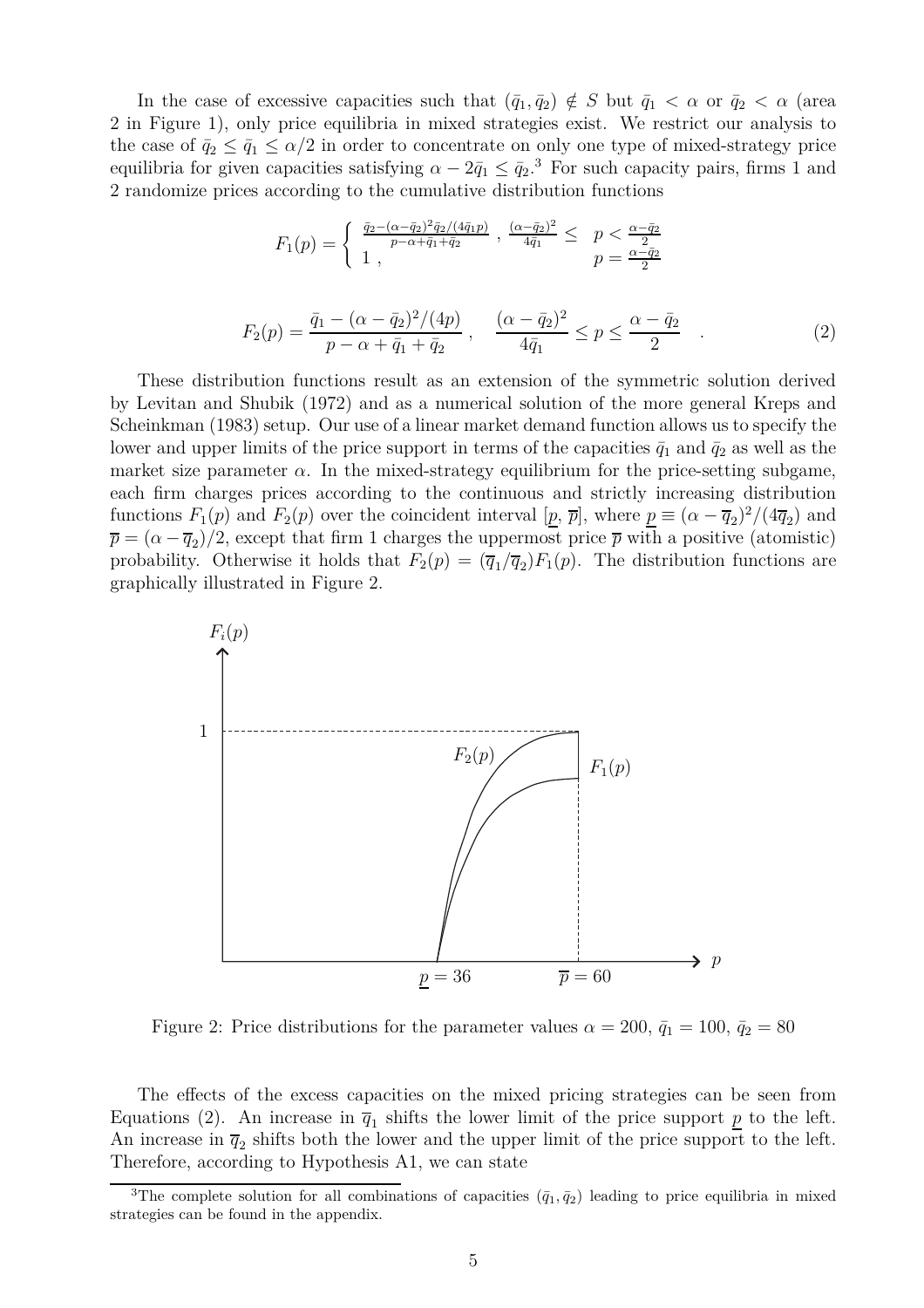**Hypothesis A2** *With excessive capacities (area 2), larger capacities of firms (on average) induce lower prices.*

Since  $F_2(p) \geq F_1(p)$  for all  $p \in [p, \overline{p}]$ , firm 1's pricing strategy stochastically dominates the strategy of firm 2. Because firm 1 has the bigger capacity  $(\bar{q}_2 < \bar{q}_1)$ , firm 2 is more at risk of being undersold. As a consequence, firm 1 behaves less aggressive in its mixed price-setting strategy. This leads us to

**Hypothesis B** *With asymmetric excessive capacities, the firms with the bigger capacities (on average) charge lower prices.*

The ratio  $(\overline{q}_1/\overline{q}_2)$  indicates the degree of asymmetry in capacities. However, more asymmetry can be generated by an increasing capacity  $\overline{q}_1$  or by a decreasing capacity  $\overline{q}_2$ . Therefore, the effect of asymmetry depends on how it is caused. If it is caused by an increase in  $\overline{q}_1$ , the prices decline on average. If it is caused by a decrease in  $\overline{q}_2$ , the prices increase on average. This leads to

**Hypothesis C** *More asymmetry in excessive capacities (on average) increases prices if it is caused by an extension of the bigger capacity. It (on average) decreases prices if it is caused by a reduction of the smaller capacity.*

In the subgame perfect equilibrium of the two-stage game, firms do not install excessive capacities. Instead, anticipating the price-setting behavior in Equation (1), in the first stage they maximize their reduced-form profit functions

$$
\pi^{i} = (\alpha - \bar{q}_{i} - \bar{q}_{j} - c_{K})\bar{q}_{i}, \ i = 1, 2; \ i \neq j.
$$

with respect to their capacities, where  $c_K$  denotes the constant unit cost of installing capacities. The symmetric equilibrium capacities  $\bar{q}_i = q^C = (\alpha - c_K)/3$ ,  $i = 1, 2$ , are located on the dashed line in area 1 of Figure 1 and imply the Cournot prices

$$
p_i = p^C = (\alpha + 2c_K)/3, \quad i = 1, 2. \tag{3}
$$

Our experimental parameters  $\alpha = 200$  and  $c_K = 80$  imply subgame perfect equilibrium capacities  $q^C = 40$ , and prices  $p^C = 120$ .

In both stages of the game, firms can increase their profits by colluding. If they were able to coordinate capacities  $\bar{q}_1 + \bar{q}_2 = (\alpha - c_K)/2$  and charge the monopoly prices  $p_i =$  $p^M = (\alpha + c_K)/2$ ,  $i = 1, 2$ , they would equally share monopoly profits. This case of perfect collusion implies symmetric capacities  $\bar{q}^M = 30$  and prices  $p^M = 140$ .

Of course, collusion is not an equilibrium outcome of the two-stage but one-period (or finitely repeated) game. As prior experimental results also show that collusion prevails only in infinite horizon settings (see, e.g., Fonseca and Normann, 2012), we do not expect perfect collusion to arise in our finite horizon experiment. However, our setting allows to consider collusion in the second stage of price setting. If irreversible capacity decisions are already made and installation cost are sunk, for *low* capacity levels  $(\bar{q}_1 + \bar{q}_2 < \alpha/2)$ collusive prices coincide with second-stage equilibrium prices (1). For *high* capacity levels  $(\bar{q}_1 + \bar{q}_2 \ge \alpha/2)$  firms are better off by setting the collusive prices  $p_i = p^K = \alpha/2$ ,  $i = 1, 2$ . Such collusive pricing is profit-enhancing even if production remains below the capacity limits. The parameter values used in our experiment define the cutoff value for low capacity levels as  $\bar{q}_1 + \bar{q}_2 = 100$ . In case of higher capacity levels collusive prices are  $p^K = 100$ . We are interested in whether and how such collusion in prices is driven by prior capacity decisions. According to our benchmark results, incentives to collude in prices exist only in case of high capacity levels. Therefore we state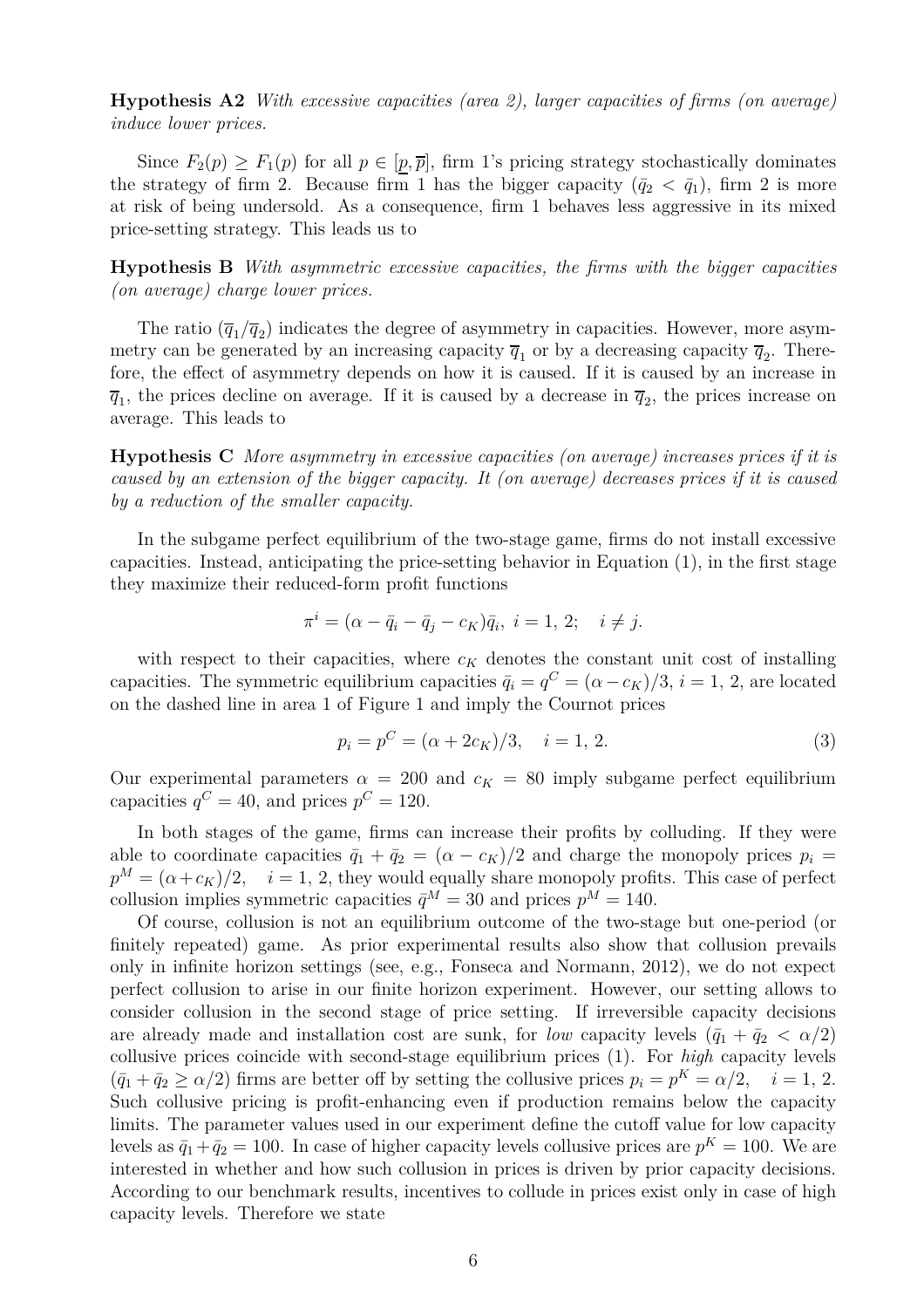**Hypothesis D** *In case of high capacity levels, firms have an incentive to collude in prices (only-price collusion).*

**Hypothesis E** *In case of low capacity levels, firms have no incentive to collude.*

In Figure 3 the downward sloping dashed line marks the cutoff for low capacity levels,  $\bar{q}_1 + \bar{q}_2 = \alpha/2$ . All capacity combinations below this line (area 1a) imply that collusive and equilibrium prices in the last stage of the game coincide. We denote these capacity combinations as 'low capacity levels.' Capacity combinations above the dashed line (areas 1b and 2) imply that prices are higher than equilibrium prices. We denote these capacity combinations as 'high capacity levels.' Thus, all capacity pairs leading to price equilibria in mixed strategies due to excessive capacities (area 2), qualify as high capacity levels for which only-price collusion leads to higher than equilibrium prices.



Figure 3: Areas of non-excessive and excessive capacities as well as high and low capacity levels of firms

The fact that collusion is not an equilibrium outcome continues to hold if price messages after capacity decisions are possible. Non-binding messages are cheap talk and do not alter the subgame perfect Nash equilibrium.

However, in contrast to the theoretical model, experimental evidence (see, e.g., Andersson and Wengström, 2007; Fonseca and Normann, 2012) suggests that such communication simplifies collusion. In combination with our results regarding capacity thresholds, the possibility of sending non-binding price messages should lead to increasing prices in case of high capacity levels only—whereas price messages should have no effect in case of low capacity levels as firms have no incentive to collude on higher prices in this case.

This suggests two within-subjects conditions, one *with* and one *without* price messages. In our experiment, subjects either interacted first without and then with communication or in reverse order, i.e., the sequence of the two within-subjects conditions was varied between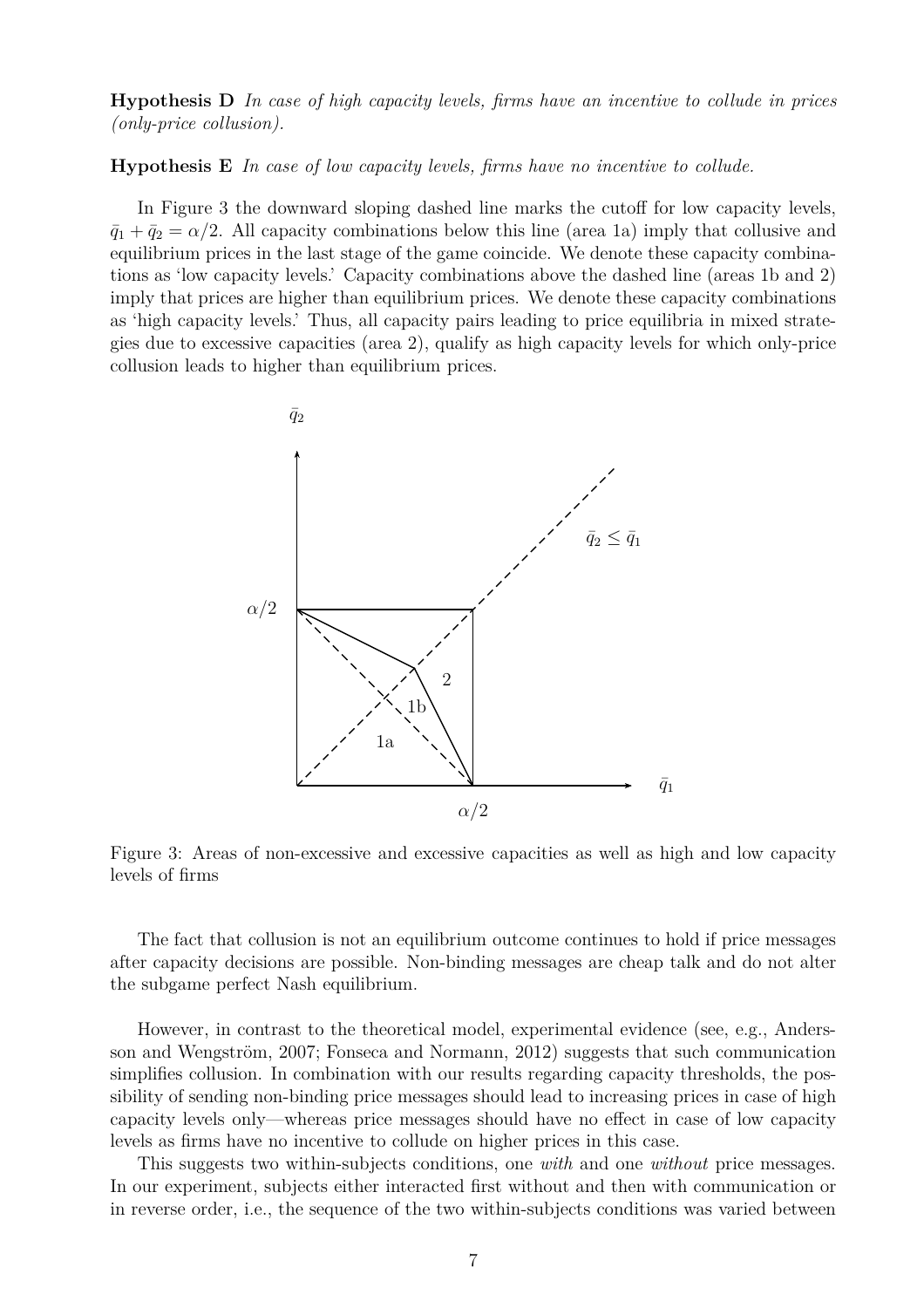subjects. While the former sequence captures introducing price transparency platforms, i.e., price announcements with adjustment possibilities, the latter represents the reverse institutional change, namely abolishing a price transparency platform.

### **3 Experimental design**

We experimentally implement the first-capacity-then-price-setting game with two institutional conditions, *M* and *N*. In condition *M*, after capacity choices are made and observed, subjects simultaneously send price messages and finally set prices.<sup>4</sup> Although we will refer to (cheap talk) price messages as communication, we readily acknowledge that less restricted communication may imply much stronger effects (see, e.g., Xiao and Houser (2009)). In condition *N*, subjects cannot send such price messages. As anticipating behavior in later stages is cognitively demanding, we allow participants to become experienced by playing multiple rounds.

Our analysis of intra-play communication yields many pairs of capacity constellations but fewer pairs of average capacity constellations by the repeatedly interacting partners. It will, however, be illustrated below that there exists large volatility in the (average) capacity pairs of the same partners. Thus when having to actually choose prices with or without previous exchange of price messages the interacting parties usually confront very different decision tasks what justifies to view their choices of announced and chosen prices rather independent in spite of repeated interactions and rematching.

The sequence of conditions is varied between subjects leading to the two sequence treatments  $M \to N$  and  $N \to M$ . Both treatments,  $M \to N$  and  $N \to M$ , are implemented as finitely repeated games with subjects being aware of the finite number of rounds. Following Selten and Stoecker (1986) subjects repeat this basic game with random strangers matching across games, based on matching groups of four subjects which remain constant throughout one condition.<sup>5</sup> One interacts with a new partner in three successive four-round games in each condition. Altogether subjects played 24 rounds, three four-round games in condition *M* and three four-round games in condition *N*.

One may view the  $N \to M$ -treatment as the more typical one: firms, which have experienced probably fierce competition, may want to improve their lot by trying to coordinate collusive pricing. But also the  $M \to N$ -treatment has field relevance: markets with collusive tactics, as captured by the *M*-condition, often attract the attention of the antitrust authorities which might forbid price messages, an institutional change captured by the  $M \to N$ -treatment. From the viewpoint of antitrust policy both treatments together allow to investigate whether tolerating sellers' attempts to price coordination has (ir)reversible implications: sellers, used to coordinate, will in all likelihood try to maintain former higher prices rather than switch to competitive pricing with their previous collusion partners. Of course, condition M of treatment  $N \to M$  differs from condition M of treatment  $M \to N$ . Common findings for both M-conditions – as well as for both N-conditions – therefore render them as rather robust.

The first experimental task is to choose a capacity level between 0 and 100. Parameter values for capacities in the experimental design were set such that  $\bar{q}_1 \leq \alpha/2$  and  $\bar{q}_2 \leq \alpha/2$ , implying that capacity choices are restricted to areas 1 and 2 in Figure 1. After capacity choices are made and revealed (and price messages were sent in the *M* condition) subjects

<sup>4</sup>Price messaging was exogenously enforced but sending an empty message was possible. Only 62 of 1536 price messages (4.04%) were 'empty.'

<sup>5</sup>Matching groups, of which participants were kept uninformed, were newly formed when moving from the first to the second condition.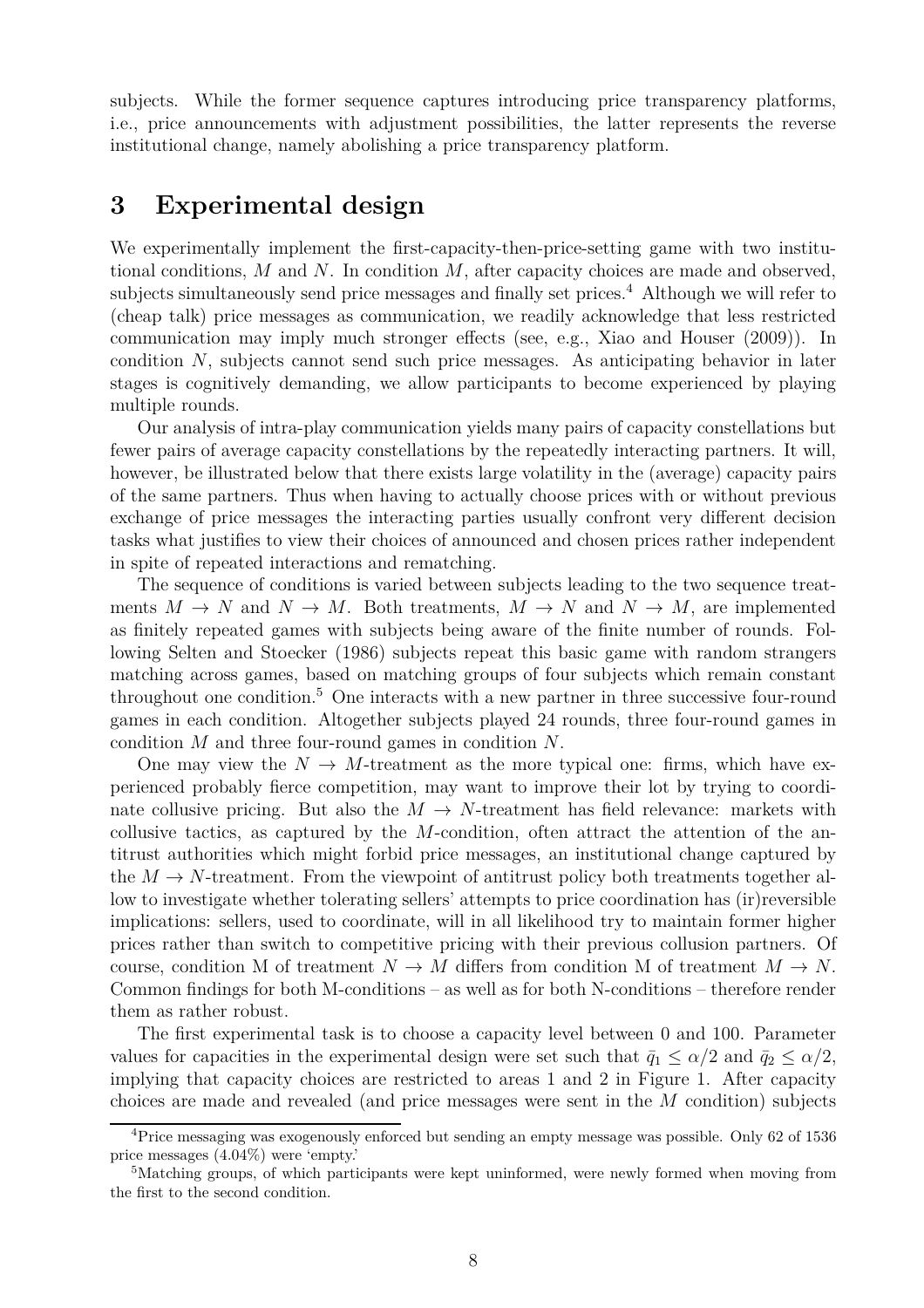set a price between 0 and 200. Choices and outcomes are revealed to subjects after each round.

Written instructions were read aloud at the beginning of the experiment. The instructions for the second phase (the within-subject variation) were handed out and read aloud after the first phase (12 rounds). In treatments  $N \to M$  no hint was given that later on it will be possible to communicate. We included control questions and trial rounds at the beginning of each session. In all treatments starting with condition *M*, price messages were included in the trial rounds as well.

Payoffs were calculated in Experimental Currency Units (ECU), converted into euros at a given and known exchange rate  $(10,000 \text{ ECU} = 1 \text{ euro})$ . Besides a show-up fee of 15 euros, subjects received the payoffs of ten randomly drawn rounds (five from each of the two conditions) as well as the reward for answering the postexperimental questionnaire on risk tolerance (Holt and Laury, 2002).<sup>6</sup> The experiment was programmed in *z*-tree (see Fischbacher, 2007). We ran two sessions with 32 subjects for each treatment, all German university students. On average, sessions lasted about 80 minutes and payments amounted, on average, to 17.70 euros, ranging from 15 to 20.10 euros (including the show-up fee).

### **4 Experimental results**

The benchmark predictions, based on the numerical parameters, predict price equilibria with pure strategies for non-excessive capacities (area 1 in Figure 1) and mixed strategies for excessive capacities (area 2 in Figure 1). In the experiment, 72.5% of all 1,534 capacitypairs lie within area 1, whereas  $27.5\%$  lie within area  $2.7$  Most of these capacity choices exceed the equilibrium value of  $\bar{q} = q^C = 40: 72.1\%$  are higher, 17.9% lower, whereas 10% of all capacity choices correspond to the theoretical benchmark. Concerning capacityprice collusion, capacity choices in the experiment exceed its predicted value of  $\bar{q} = 30$ quite substantially. However, there remains the possibility of only-price collusion which distinguishes low and high capacity levels. In the experiment, 64.7% of all capacity choices qualify as low and 35.3% as high capacity levels. Figure 4 shows all capacity pairs chosen in the experiment where the black line depicts the cutoff between low and high capacity levels.

Depicting mean values of the capacity choices made by all pairs across all 24 periods reveals that the degree of asymmetry in capacity choices does not substantially vary over time, see Figure 5. In this figure the upper solid line represents the mean values of the bigger capacity choices across pairs whereas the lower dashed line represents the mean values of the smaller capacity choices across pairs. Average asymmetry in capacity choices remains substantial over time. We therefore will check for effects of asymmetry on communication and competition in our subsequent analyses.

Hypotheses D and E predict that collusive pricing is subject to high capacity levels, i.e., we should see significantly different price choices for high versus low capacity levels. Table 1 displays mean price choices distinguishing between low and high capacity levels. A Wilcoxon matched-pair signed rank (WSR) test finds that mean prices for low versus high capacity levels significantly differ  $(p < 0.0001)$ .

 $6Pilot$  sessions showed that some participants accumulated substantial losses which they could either pay out-of-pocket or work off by clerical work post-experimentally (counting the frequency of the letter "t" in a given text).

<sup>&</sup>lt;sup>7</sup>Altogether the experiment gave us  $24 \cdot 64 = 1,536$  capacity pairs. However, due to choices of zero capacities, we dropped 2 capacity pairs from the data.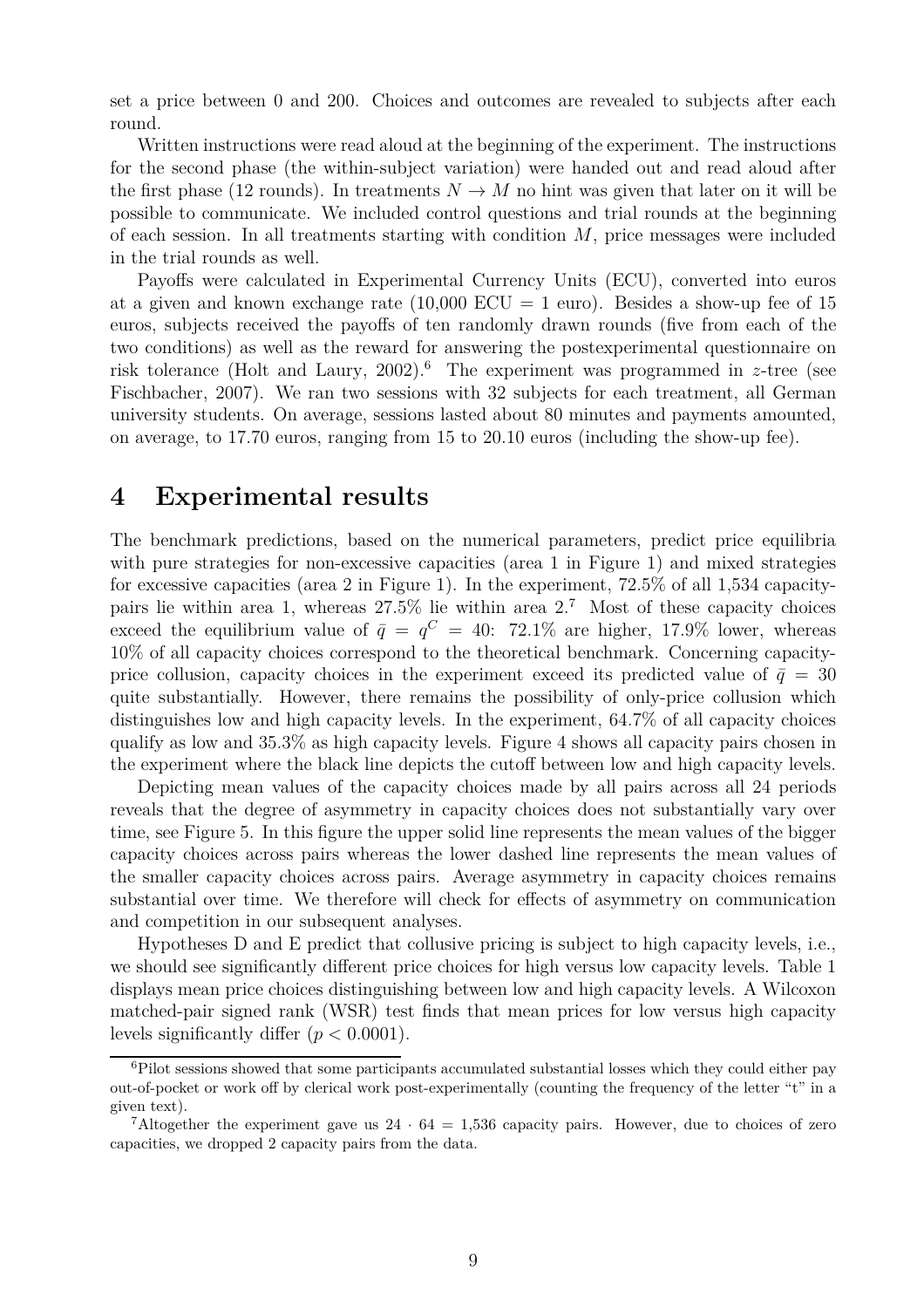

Figure 5: Capacity choices over time

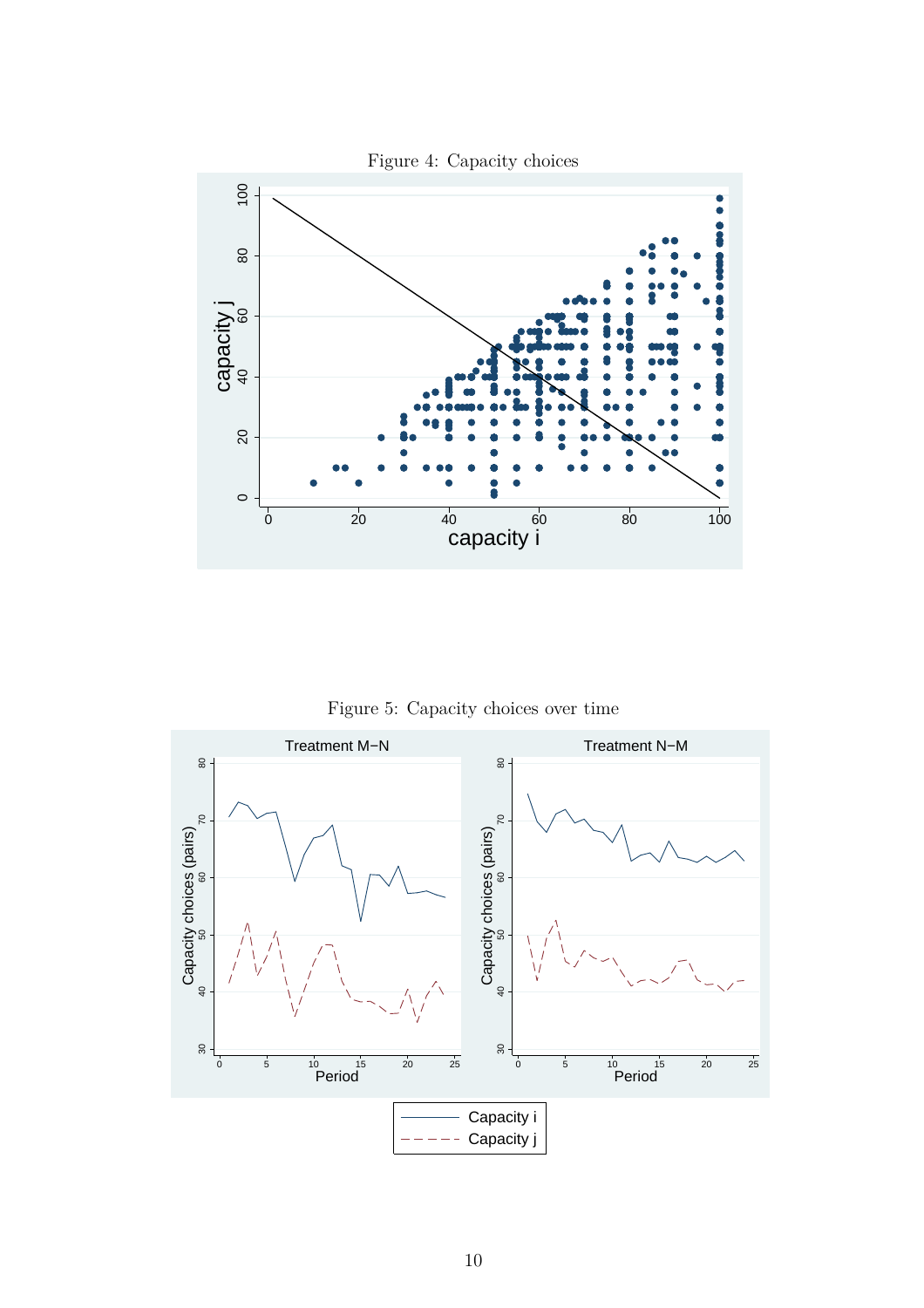

80

Prices and messages (pairs)

 $140$ 

0 5 10 15 20 25 Period

Figure 6: Price choices and messages over time

| Treatment            | $N \to M \quad M \to N$ |                  |
|----------------------|-------------------------|------------------|
| Low capacity levels  | 114.35<br>(1.10)        | 112.64<br>(1.09) |
| High capacity levels | 92.72<br>(0.49)         | 94.38<br>(0.54)  |

Price i Price j

Price message  $i \rightarrow - - - -$  Price message

 $\rm{g}$ 

0 5 10 15 20 25 Period

Table 1: Mean values (standard errors) of price choices for high (low) capacity levels

Price choices further vary across conditions M and N, treatments M $\rightarrow$ N and N $\rightarrow$ M, and over time, see Figure 6. This figure depicts mean values of paired price choices, i.e., the mean of the higher prices across all pairs (upper black solid line) as opposed to the mean of the lower prices across all pairs (lower grey solid line). The dashed lines in Figure 6 display the corresponding price messages. Comparing the higher and lower prices across treatments we find that they are significantly different from each other (Mann Whitney test (MW),  $p < 0.0001$  for the higher,  $p < 0.01$  for the lower prices). This finding highlights that it is crucial whether subjects experience price competition before they have the possibility to communicate, or not. Thus, 'competition experience' is a factor we need to take into account in our subsequent analyses.

Concerning price messages Figure 6 illustrates that announced prices are generally untruthful. In fact, testing the statistical difference between the distribution of announced and chosen prices confirms this (WSR test,  $p < 0.0001$ ). The possibility to communicate neverthe less has a substantial effect on price choices: in treatment  $N \to M$  mean prices move from 96.9 without communication to 102.35 with communication, whereas in treatment  $M \to N$ mean prices with communication amount to 103.36 and decrease to 99.55 without communication. In both cases, the difference in prices with and without communication is statistically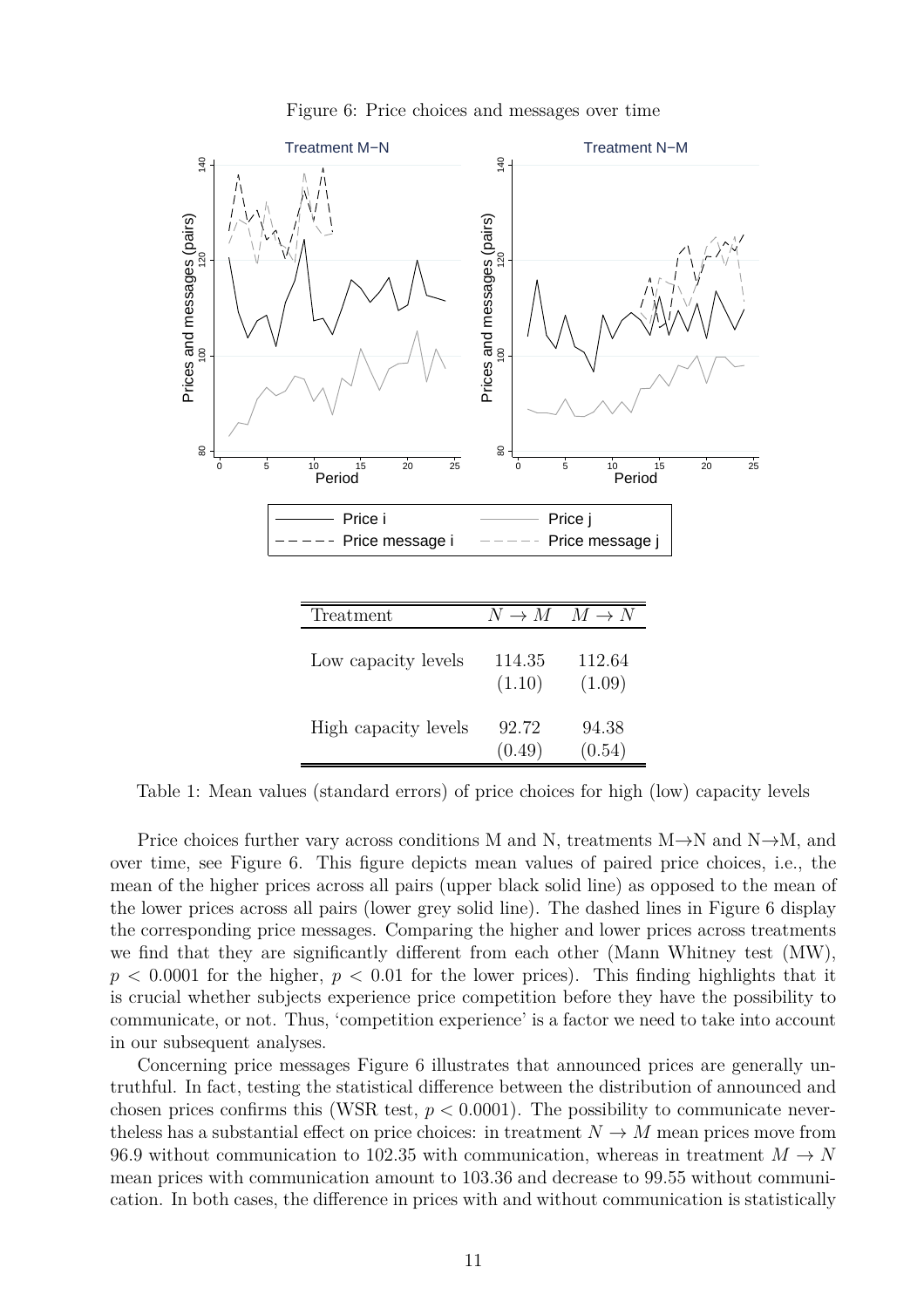significant (WSR test,  $p < 0.0001$ ).

Hypotheses A1 and A2 predict that prices decrease in capacities. We thus test how own capacity choice,  $\bar{q}_{own}$ , and the capacity choice of the other,  $\bar{q}_{other}$ , affect price choices. To control for possible endgame effects, we include a dummy for the final round of repeated interaction with the same partner, *fRound* (round 4 of 4). We further control for experience by including the number of games a subject has played in total (varying from 1 to 6). In this and all subsequent estimations standard errors are clustered at the pair level. Estimation results are reported in Table 2.

|                                         |             | Overall              |             | $N \to M$  |             | $M \to N$   |
|-----------------------------------------|-------------|----------------------|-------------|------------|-------------|-------------|
| Variable                                | Coeff.      | Std. Err.)           | Coeff.      | Std. Err.) | Coeff.      | (Std. Err.) |
| $\bar{q}_{own}$                         | $-0.447***$ | (0.025)              | $-0.462***$ | (0.034)    | $-0.433***$ | (0.037)     |
| $\bar{q}_{other}$                       | $-0.229***$ | (0.024)              | $-0.274***$ | (0.032)    | $-0.185***$ | (0.034)     |
| fRound                                  | $-2.224***$ | (0.732)              | $-2.525***$ | (0.965)    | $-1.858*$   | (1.114)     |
| Game                                    | 0.289       | (0.269)              | 0.572       | (0.374)    | 0.036       | (0.384)     |
| Constant                                | 136.932***  | (2.470)              | 142.853***  | (3.845)    | 135.019***  | (3.791)     |
|                                         |             |                      |             |            |             |             |
| Observations                            |             | 3068                 |             | 1534       |             | 1534        |
| $\mathbf{R}^2$                          |             | 0.238                |             | 0.285      |             | 0.201       |
| Significance levels :                   | $*10\%$     | $** 5\%$<br>$***1\%$ |             |            |             |             |
| Standard errors clustered at pair level |             |                      |             |            |             |             |

Table 2: Effect of capacities on price choices

Table 2 displays a significantly negative effect for both capacity choices as well as for *fRound* for the collapsed data as well as for both treatments separately. These estimation results corroborate the negative relationship proposed by Hypotheses A1 and A2 and confirm the relationship suggested by the descriptive evidence. As both capacities are mutually revealed before subjects set their prices, the negative relation does not only hold for the own but also for the other's capacity, although the sensitivity to the own capacity is about twice as large. We state

#### **Result A** *Higher own as well as other's capacities lead to lower prices.*

Hypotheses B and C predict that asymmetry in capacity choices affects prices only for excessive capacities: while the subject with the bigger capacity within a pair is expected to chose the lower price, the degree of asymmetry is expected to either decrease or increase prices. To capture asymmetry we calculate the relative difference in capacity choices,  $\bar{q}_{asym}$ , as the absolute difference between a pair's capacities weighted by the higher capacity. Whether a subject has the bigger capacity within a pair is reflected by the dummy variable  $\bar{q}_{biq}$ . We test how asymmetry affects price choices controlling for the sum of capacities  $(\bar{q}_{sum})$ , the possibility to communicate  $(M)$ , endgame effects  $(fRound)$ , and experience (*game*). Table 3 reports estimation results for competition experienced subjects (treatment  $N \rightarrow M$ ).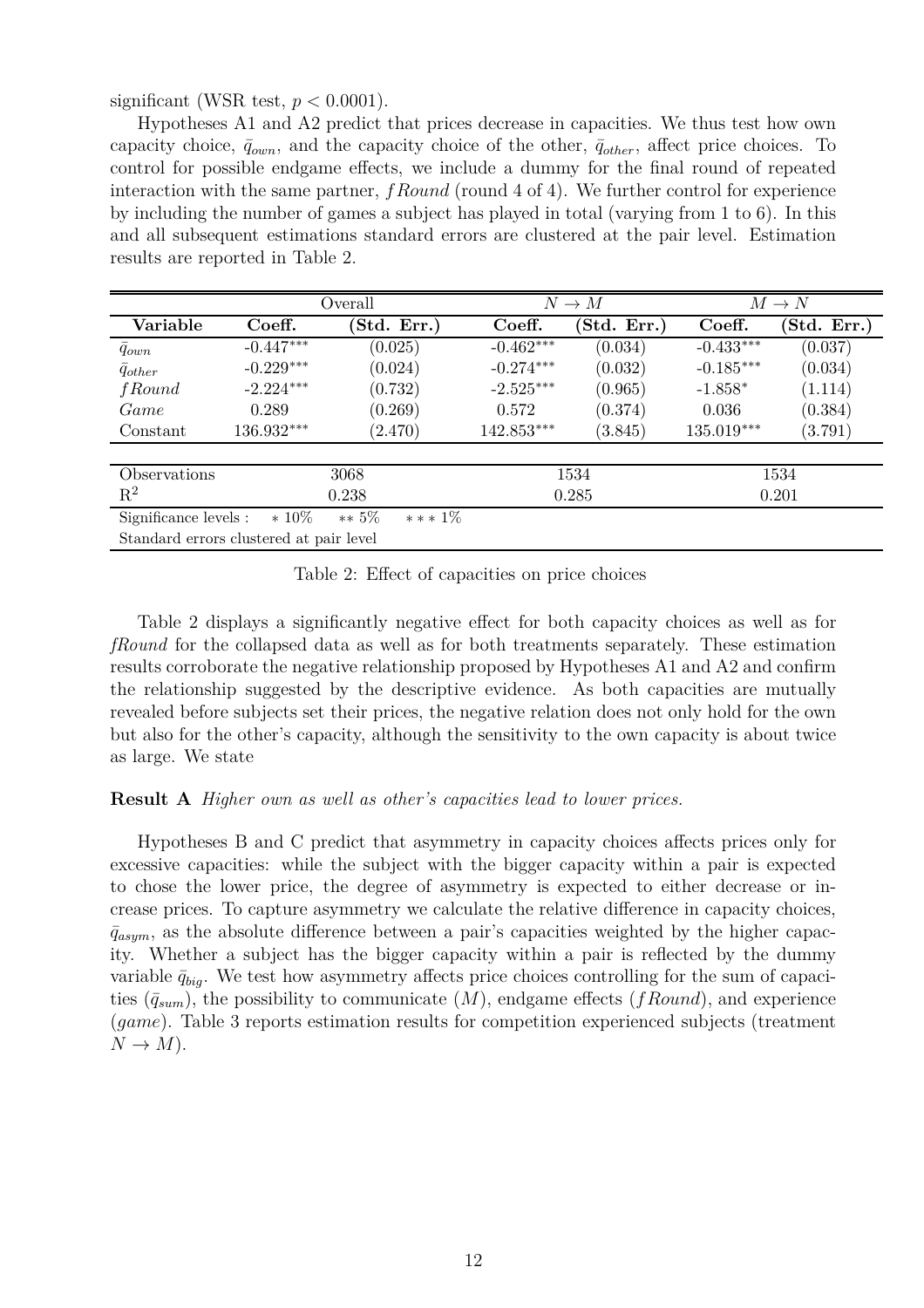|                                             |             | Non-excessive capacities |             | Excessive capacities             |
|---------------------------------------------|-------------|--------------------------|-------------|----------------------------------|
| Variable                                    | Coeff.      | Std. Err.)               | Coeff.      | $(\mathrm{Std.}\ \mathrm{Err.})$ |
| $q_{sum}$                                   | $-0.584***$ | (0.033)                  | $-0.052$    | (0.035)                          |
| $\bar{q}_{biq}$                             | $-6.309***$ | (0.923)                  | $-3.222**$  | (1.246)                          |
| $q_{asym}$                                  | 3.100       | (2.664)                  | $7.979*$    | (4.719)                          |
| М                                           | 1.099       | (0.996)                  | $3.836***$  | (1.410)                          |
| <i>f</i> Round                              | $-1.433$    | (0.911)                  | $-4.970***$ | (1.138)                          |
| Game                                        | $0.745**$   | (0.312)                  | $-0.675*$   | (0.406)                          |
| Constant                                    | 158.624***  | (3.946)                  | 97.669***   | (5.906)                          |
|                                             |             |                          |             |                                  |
| Observations                                |             | 2224                     |             | 844                              |
| $\mathbf{R}^2$                              |             | 0.27                     |             | 0.053                            |
| Significance levels :                       | $*10\%$     | $** 5\%$<br>$***1\%$     |             |                                  |
| Standard errors clustered at the pair level |             |                          |             |                                  |

Table 3: Effect of asymmetry on price choices

We find that for non-excessive capacities the overall sum of capacities  $(\bar{q}_{sum})$  and the dummy indicating whether a subject chose the bigger capacity  $(\bar{q}_{biq})$  have a significantly negative effect on prices, whereas experience (*game*) leads to significantly higher prices. For excessive capacities the dummy indicating whether a subject chose the bigger capacity  $(\bar{q}_{biq})$ , experience (*game*), and endgame effects (*fRound*) negatively affect prices, whereas a higher degree of asymmetry  $(\bar{q}_{asym})$  and communication  $(M)$  lead to significantly higher prices.

Hypotheses B and C predict effects of asymmetry only in case of excessive capacities. Our results reveal that–due to the high number of asymmetric capacity choices in the experiment– having the bigger capacity within a pair leads subjects to chose a lower price, irrespectively of whether capacities are excessive or not. Subjects' individual choices thus differ significantly with respect to the asymmetry within a pair. We state

**Result B** *Asymmetry in capacities within a pair leads the subject with the bigger capacity to choose a lower price.*

The overall degree of asymmetry affects prices only in case of excessive capacities, as predicted. Following Hypothesis C this suggests that asymmetry is caused by a ceteris paribus increase of the bigger capacity within a pair. We state

**Result C** *Asymmetry in capacities overall increases prices in case of excessive capacity levels.*

Hypotheses D and E predict price collusion in case of high, but no effect in case of low capacity levels. In a first step we compare prices without non-binding price messages (condition *N*) with the prices predicted by the benchmark. In case of *low capacity levels* there is no incentive to collude and the prediction is that subjects choose the equilibrium price according to Equation (1). In case of *high capacity levels* subjects have an incentive to collude and the predicted collusive price is  $p<sup>K</sup> = 100$ . As results differ across treatments (see Table 1), we report them for competition experienced and unexperienced subjects separately.

In case of **competition experienced subjects** the average price for *high capacity levels* is 90.79 in condition *N* and 94.92 in condition *M*, whereas the collusive price is 100. Chosen and collusive prices differ significantly (WSR test, *p <* 0*.*0001). For *low capacity levels* the average price in condition *N* is 113.10 whereas the average equilibrium price is  $122.14$ .<sup>8</sup> Calculating optimal prices for every capacity pair finds that distributions of chosen and optimal

<sup>&</sup>lt;sup>8</sup>We derive this number by calculating the optimal price for every capacity pair by inserting capacity choices into Equation (1) and then computing the mean of these collusive prices.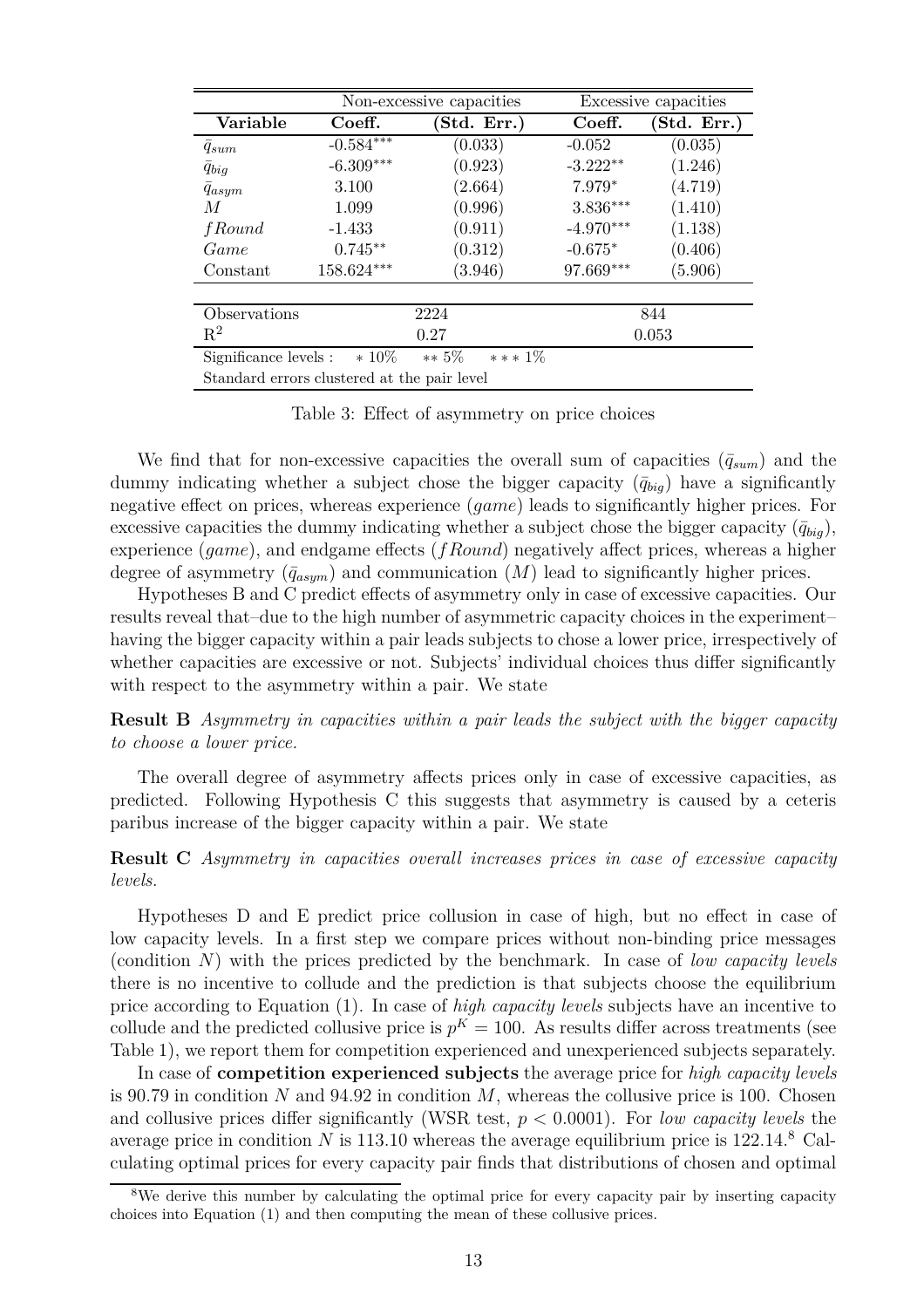prices significantly differ (WSR test, *p <* 0*.*0001). Average prices in condition *M* amount to 115.32 whereas the average equilibrium price is 119.24. Calculating equilibrium prices for every capacity pair in condition *M* finds the distributions of chosen and equilibrium prices significantly different from each other (WSR-test,  $p < 0.0001$ ). Although we observe too low prices with respect to the benchmark predictions for all capacity levels, the difference between average chosen and collusive/equilibrium prices is smaller in condition *M* as compared to condition *N*. Thus, communication may serve as an instrument to increase prices in case of competition experienced subjects.

Conducting the same exercise when non-binding price messages are introduced to subjects **without prior competition experience**  $(M \to N)$  reveals a somewhat different picture. For *low capacity levels* the average price of 115.56 in condition *N* is significantly different from the average equilibrium price calculated as  $121.29$  (WSR-test  $p < 0.0001$ ). In condition *M* the average price is 108.68 and differs significantly from the average equilibrium price of 120.29 (WSR-test *p <* 0*.*0001). There is also no effect in case of *high capacity levels*: average chosen prices in condition  $N$  are 93.51 and 95.10 in condition  $M$  and both differ significantly from the collusive price 100 (WSR-test,  $p < 0.0001$ ).

In the benchmark the term "collusion" does not only describe a situation where prices increase above the competitive level, but additionally implicates that firms coordinate on the same price. In the experimental data only 13.7% of chosen price pairs are identical, i.e., collusion in the sense of price coordination is rather rare. Nevertheless, to identify the role of communication for price coordination, we estimate a probit model with dummy variable *same* as dependent variable taking unit value whenever chosen prices are identical. We estimate the effect of communication as well as of the asymmetry of capacity choices  $(\bar{q}_{asym})$  on *same* controlling for whether the sum of capacities within a pair qualifies as high (*CapSumHigh*), endgame effects (*fRound*) and experience (*game*). Estimation results are reported in Table 4.

|                                                           | treatment $M \to N$ |            |             | treatment $N \to M$ |
|-----------------------------------------------------------|---------------------|------------|-------------|---------------------|
| Variable                                                  | Coeff.              | Std. Err.) | Coeff.      | Std. Err.)          |
| $q_{own}$                                                 | $-0.003$            | (0.003)    | $-0.009**$  | (0.004)             |
| $q_{other}$                                               | $-0.003$            | (0.003)    | $-0.009**$  | (0.004)             |
| CapSumHigh                                                | $0.246*$            | (0.141)    | 0.353       | (0.236)             |
| М                                                         | $-0.093$            | (0.168)    | $0.770**$   | (0.315)             |
| $q_{asym}$                                                | $-0.777***$         | (0.202)    | $-1.821***$ | (0.341)             |
| <i>f</i> Round                                            | 0.100               | (0.093)    | 0.045       | (0.117)             |
| Game                                                      | 0.005               | (0.053)    | $-0.160$    | (0.098)             |
| Constant                                                  | $-0.809**$          | (0.317)    | 0.188       | (0.400)             |
|                                                           |                     |            |             |                     |
| Observations                                              |                     | 1534       |             | 1534                |
| Log-likelihood                                            |                     | $-517.39$  |             | $-534.375$          |
| $*10\%$<br>$*** 1\%$<br>$** 5\%$<br>Significance levels : |                     |            |             |                     |
| Standard errors clustered at the pair level               |                     |            |             |                     |

Table 4: Effect of communication and asymmetry on price coordination

In both treatments the asymmetry of capacity choices decreases the probability that subjects manage to coordinate on the same price. For competition experienced subjects communication increases the probability that a pair coordinates price choices. For subjects without competition experience the probability of coordinating on the same price is higher when the sum of capacities is high. Own and other's capacity have a very small significantly negative effect only for competition experienced subjects.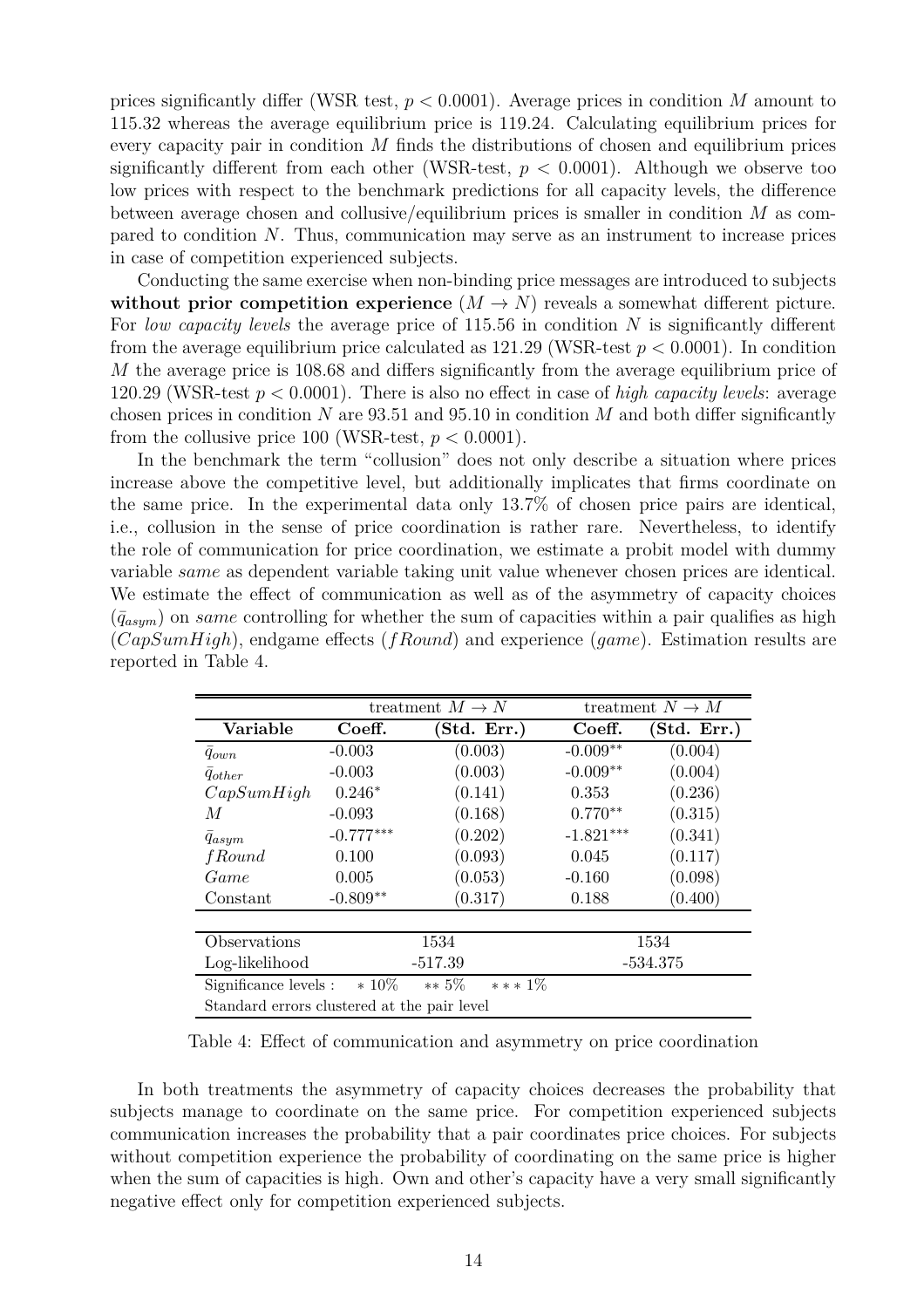Given that "true" collusion–in the sense that subjects coordinate on the same higher than competitive price–is rare, we next investigate whether subjects attempt to increase prices (if not to the collusive level) if capacity levels are high. Descriptive evidence reported earlier suggests that competition experienced subjects use the possibility to communicate to increase prices. Our next step is to investigate this finding by estimating the effect of communication  $(M)$ , asymmetry  $(\bar{q}_{bia})$ , and experience  $(game)$  on price choices. Asymmetry is hereby captured by the dummy  $\bar{q}_{biq}$  indicating whether, out of a pair, a subject has the bigger capacity because this allows us to test whether there is a specific effect of communication in combination with asymmetry by including an interaction term between both dummy variables  $(\bar{q}_{big} * M)$ . Further, we control for possible endgame effects (*fRound*) as well as for competition experience (*compExp*) and experience in playing the *game*. Table 5 reports estimation results.

|                                                           |             | low capacity levels                         |             | high capacity levels |  |
|-----------------------------------------------------------|-------------|---------------------------------------------|-------------|----------------------|--|
| Variable                                                  | Coeff.      | (Std. Err.)                                 | Coeff.      | (Std. Err.)          |  |
| $q_{own}$                                                 | $-1.056***$ | (0.095)                                     | $-0.182***$ | (0.031)              |  |
| $q_{other}$                                               | $-0.385***$ | (0.095)                                     | $-0.125***$ | (0.030)              |  |
| $\bar{q}_{big}$                                           | 3.054       | (2.697)                                     | $-1.762$    | (1.284)              |  |
| M                                                         | $-0.759$    | (2.261)                                     | $3.310***$  | (1.128)              |  |
| $\bar{q}_{biq}^*M$                                        | $-0.215$    | (2.860)                                     | $-0.544$    | (1.455)              |  |
| CompExp                                                   | 2.156       | (1.515)                                     | $-1.417$    | (0.914)              |  |
| <i>f</i> Round                                            | $-1.450$    | (1.708)                                     | $-2.664***$ | (0.685)              |  |
| Game                                                      | $1.829***$  | (0.430)                                     | $-0.178$    | (0.275)              |  |
| Constant                                                  | 161.992***  | (6.881)                                     | 113.902***  | (2.679)              |  |
|                                                           |             |                                             |             |                      |  |
| Observations                                              |             | 1084                                        |             | 1984                 |  |
| $\mathrm{R}^2$                                            |             | 0.238                                       |             | 0.078                |  |
| $*10\%$<br>$** 5\%$<br>*** $1\%$<br>Significance levels : |             |                                             |             |                      |  |
|                                                           |             | Standard errors clustered at the pair level |             |                      |  |

Table 5: Effect of communication on price choices

Estimation results support and extend our descriptive findings: if capacity levels are high, communication significantly increases price choices, irrespectively of the competition experience subjects have. Further, besides the negative effect of own and other's capacities on prices we find that experience in playing the game increases prices for low capacity levels, whereas endgame effects decrease prices for high capacity levels. We state

#### **Result D** *Communication leads to higher prices if capacity levels are high.*

Estimation results for low capacity levels (see Table 5, column I) support Hypothesis E proposing that communication does not increase prices for low capacity levels.

#### **Result E** *Communication has no effect if capacity levels are low.*

This substantial role of communication is somewhat surprising if one recalls the difference between average announced as opposed to chosen prices visible in Figure 6. To investigate what affects the 'truthfulness' of communication we exploit the simplicity of the implemented numerical form of messages and calculate the difference between announced and chosen price as an indicator for truthfulness. The *lower* this difference is, the *more truthful* is a message. We estimate the effect of capacity choices  $(\bar{q}_{own}, \bar{q}_{other})$ , whether the cutoff for high capacities is met  $(CapSumHigh)$ , and asymmetry  $(\bar{q}_{asym})$  on truthfulness controlling for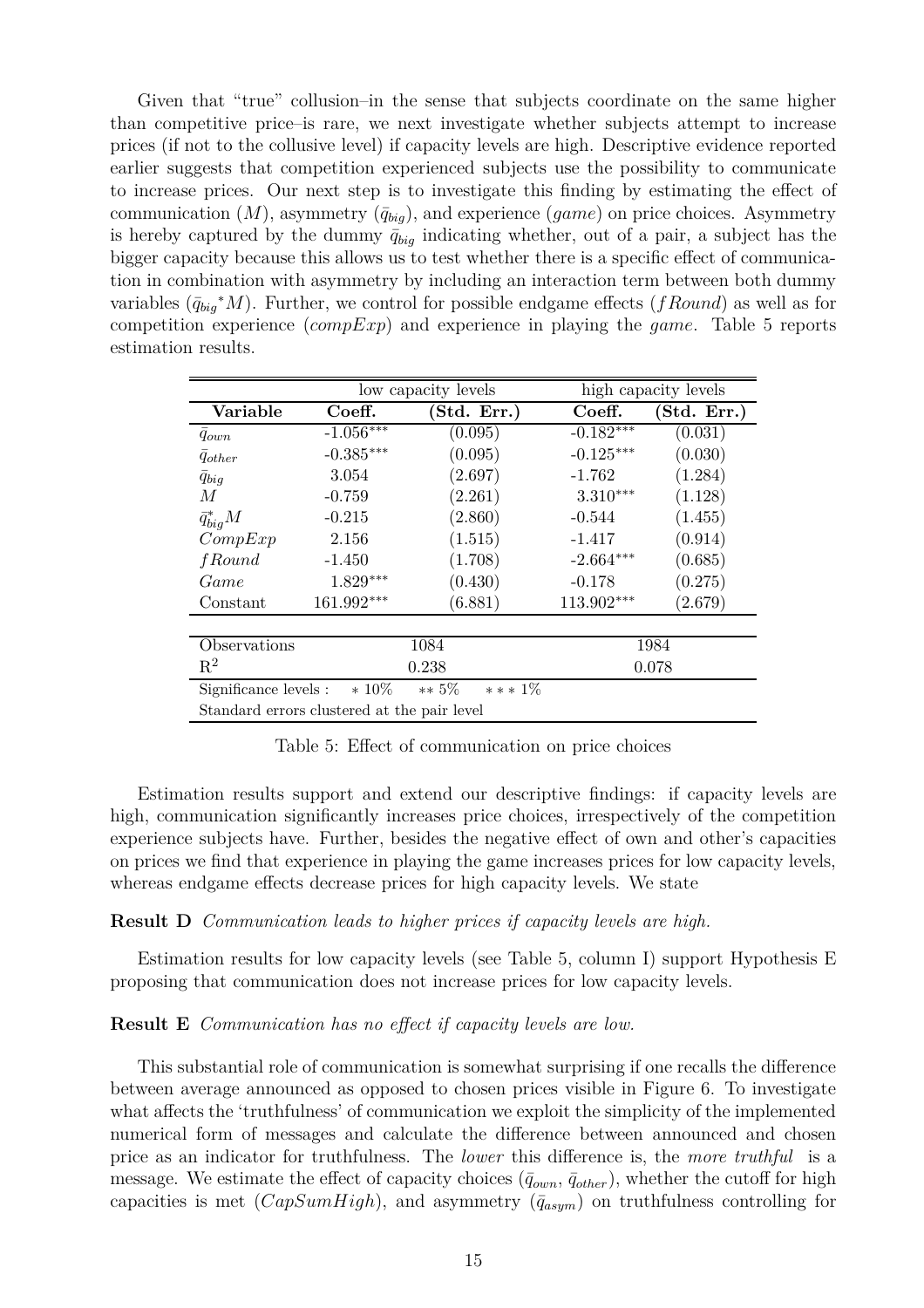| Variable                                                   | Coeff.       | (Std. Err.) |  |
|------------------------------------------------------------|--------------|-------------|--|
| $q_{own}$                                                  | $0.295***$   | (0.066)     |  |
| $q_{other}$                                                | $0.291***$   | (0.064)     |  |
| CapSumHigh                                                 | $-3.437$     | (2.931)     |  |
| CompExp                                                    | $-15.219***$ | (5.050)     |  |
| $q_{asym}$                                                 | $15.028***$  | (4.348)     |  |
| <i>f</i> Round                                             | $3.505***$   | (1.383)     |  |
| Game                                                       | 1.500        | (1.499)     |  |
| Constant                                                   | $-6.192$     | (6.691)     |  |
|                                                            |              |             |  |
| Observations                                               |              | 1474        |  |
| $R^2$                                                      |              | 0.115       |  |
| $* 10\%$<br>*** $1\%$<br>$** 5\%$<br>Significance levels : |              |             |  |
| Standard errors clustered at the pair level                |              |             |  |

competition experience (*compExp*), experience in playing the game (*game*), and endgame effects (*fRound*). Estimation results are reported in Table 6.

Table 6: Truthfulness of price messages

While higher own and other's capacity, asymmetry of capacity choices as well as endgame effects decrease the truthfulness of price messages, competition experience substantially increases the truthfulness of messages. Thus, if subjects are familiar with the basic market mechanisms, they communicate prices more truthfully.

Given the crucial role of high versus low capacity levels for price choices, the question arises whether subjects' capacity decisions are driven by their individual risk attitudes. To test this we use the risk attitudes derived from the post-experimental questionnaire. The variable *RISK* thereby reflects a subject's individual risk aversion: as *RISK* increases, risk aversion increases. We test whether capacity choices are affected by risk aversion controlling for the effects of communication (*M*), competition experience (*compExp*), experience (*game*), and endgame effects (*fRound*). Estimation results are reported in Table 7.

| Variable                                    | Coeff.      | (Std. Err.)           |
|---------------------------------------------|-------------|-----------------------|
| <i>RISK</i>                                 | $-0.930**$  | (0.377)               |
| M                                           | 1.271       | (1.215)               |
| CompExp                                     | 0.970       | (1.211)               |
| <i>f</i> Round                              | $-1.075$    | (0.735)               |
| Game                                        | $-1.784***$ | (0.367)               |
| Constant                                    | 65.645***   | (2.837)               |
|                                             |             |                       |
| Observations                                |             | 2781                  |
| $\mathbf{R}^2$                              |             | 0.029                 |
| Significance levels :                       | $* 10\%$    | $** 5\%$<br>*** $1\%$ |
| Standard errors clustered at the pair level |             |                       |

Table 7: Effect of risk attitude on capacity choices

Risk aversion as well as experience significantly reduce the individually chosen capacity. However, the incentive to set higher prices is not driven by individual, but by the sum of a pair's capacity choices. Therefore, we next estimate the effect of risk aversion on the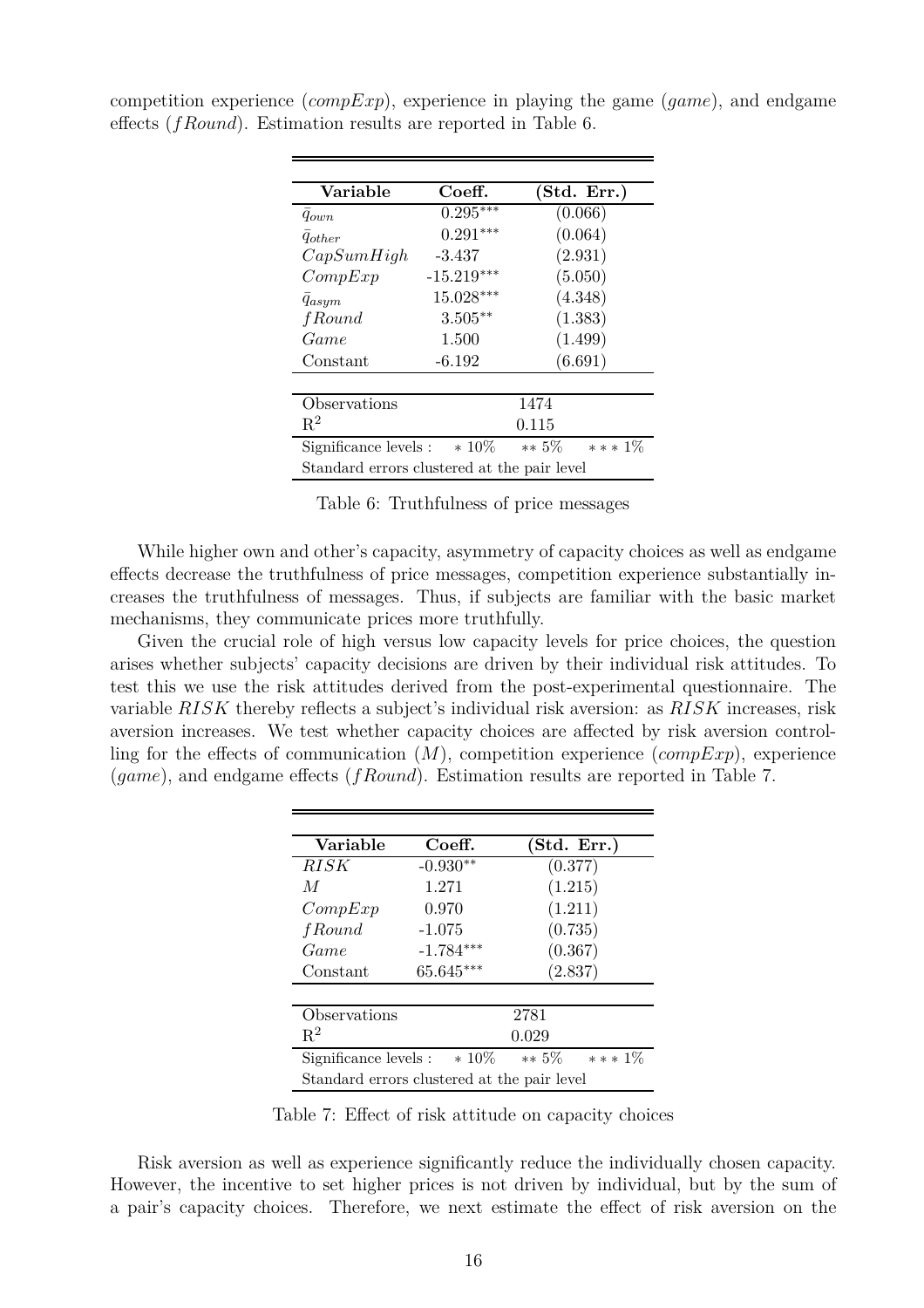probability that the cutoff for high capacities is met. For this we calculate the average risk aversion (*RISKavg*) for every pair and estimate a probit model where the probability that the cutoff for high capacities is met is explained by average risk aversion (*RISKavg*) and communication (*M*) controlling for competition experience (*compExp*), experience in playing the (*game*) and endgame effects (*fRound*).

| Variable                                              | Coeff.      | (Std. Err.) |  |
|-------------------------------------------------------|-------------|-------------|--|
| RISKavg                                               | $-0.035$    | (0.027)     |  |
| M                                                     | 0.024       | (0.083)     |  |
| CompExp                                               | $0.175***$  | (0.083)     |  |
| <i>f</i> Round                                        | $-0.024$    | (0.057)     |  |
| Game                                                  | $-0.099***$ | (0.025)     |  |
| Constant                                              | $0.844***$  | (0.209)     |  |
|                                                       |             |             |  |
| Observations                                          |             | 2781        |  |
| Log-likelihood                                        |             | $-1774.142$ |  |
| $***1\%$<br>Significance levels : $*10\%$<br>$** 5\%$ |             |             |  |
| Standard errors clustered at the pair level           |             |             |  |

Table 8: Effect of risk attitude on the probability that the cutoff for high capacities is met

Competition experience positively affects the probability that the sum of capacities is high whereas experience in playing the repeated game has a negative effect. Average risk aversion shows no significant effect. Thus, while individual risk aversion does significantly affect individual capacity choices, the effect is not strong enough to carry over to the sum of a pair's capacity choices.

### **5 Concluding remarks**

Most experimental studies of cheap-talk communication implement more or less liberal coordination devices before participants decide. In our experimental investigation with price messages, participants first choose capacity levels, and can then exchange only numerical price messages before finally choosing the actual sales prices (intra-play communication). In spite of the collusion-unfriendly rather short finite time horizon of interacting with the same partner, communication has a differential effect which is mainly driven by prior capacity choices and competition experience. In a nutshell, communication leads to higher prices if the cutoff for high capacities is met or if subjects are competition experienced. Asymmetry in capacity choices also increases prices if capacities are excessive, but reduces price coordination as well as the reliability of price messages.

By varying within subjects the order of conditions with and without price messages, we experimentally analyzed the institutional change of introducing, respectively abolishing price messages. As often, such an institutional change is not reversible: after fierce competition without price messages, participants increase prices for all capacity levels when allowed to communicate. The finding that introducing price messages after a phase of competition triggers higher prices even for low capacities, is a warning against such institutional reforms which include the implementation of a price transparency platform allowing for frequent price changes (as for Germany for fuel prices announced by gas stations). Although customers may welcome more price transparency, its "dark side" is its possible collusive effect, especially for high capacity levels.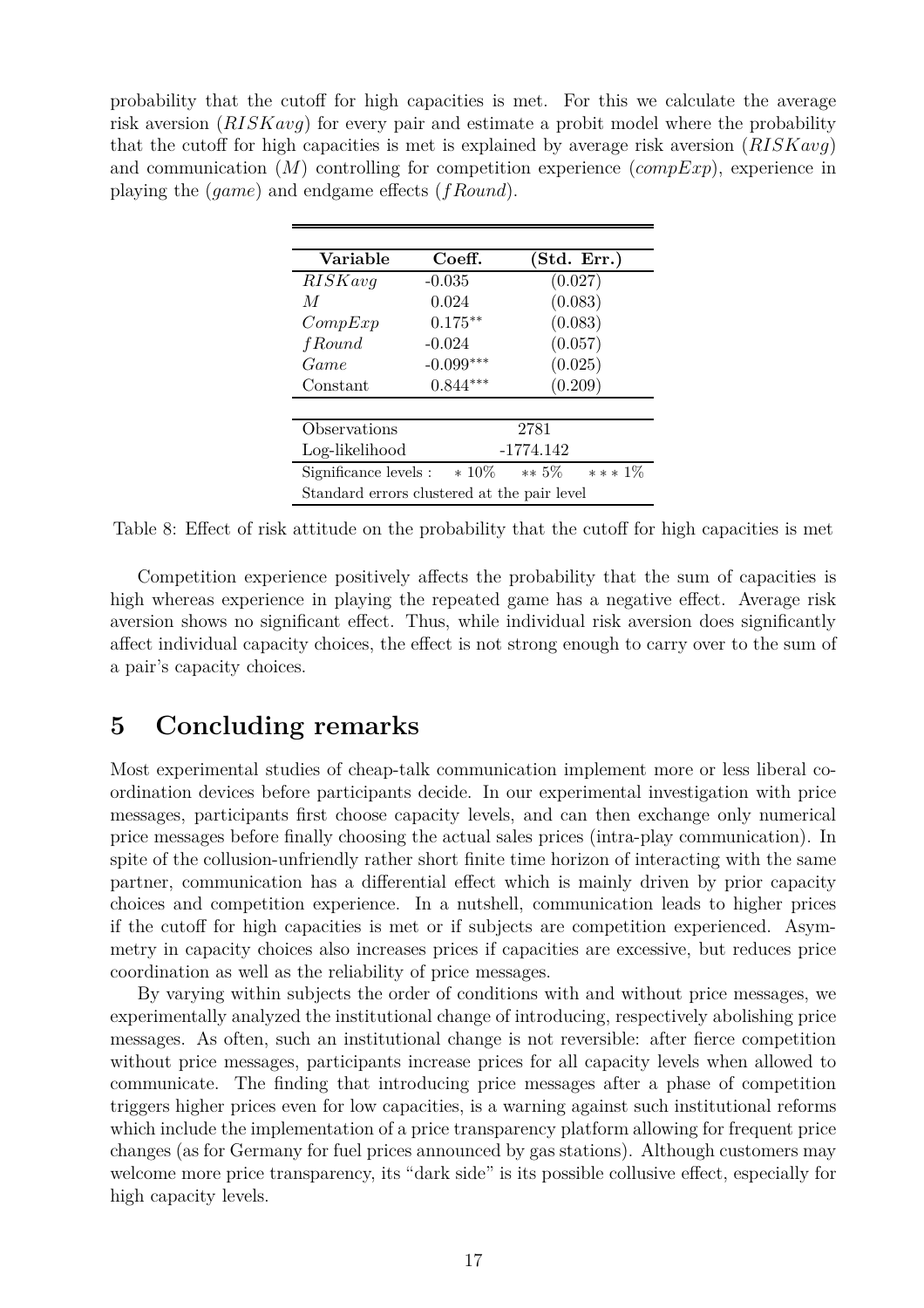From an industrial economics perspective our study illustrates that the innovative idea of Kreps and Scheinkman (1983) to justify quantity competition à la Cournot via first capacity then price competition allows for new and hopefully informative studies of communication differing from usual "pre-play communication" in theoretical and experimental explorations. Our results illustrate that "intra-play communication" can yield new and interesting insights. So far the literature only introduces intra-play communication *additionally* to preplay communication what reduces the credibility of pre-play messages. Our results add to these findings of intra-play communication that its differential effects depend on subjects' experience as well as on their past decisions: due to past choices firms may face asymmetric incentives when deciding what to communicate. The degree of asymmetry drives the truthfulness of communicated messages and decreases the probability of successful price coordination. Decision experience as well as choices made before announcing pricing intentions thus significantly influence the effects of communication on competition.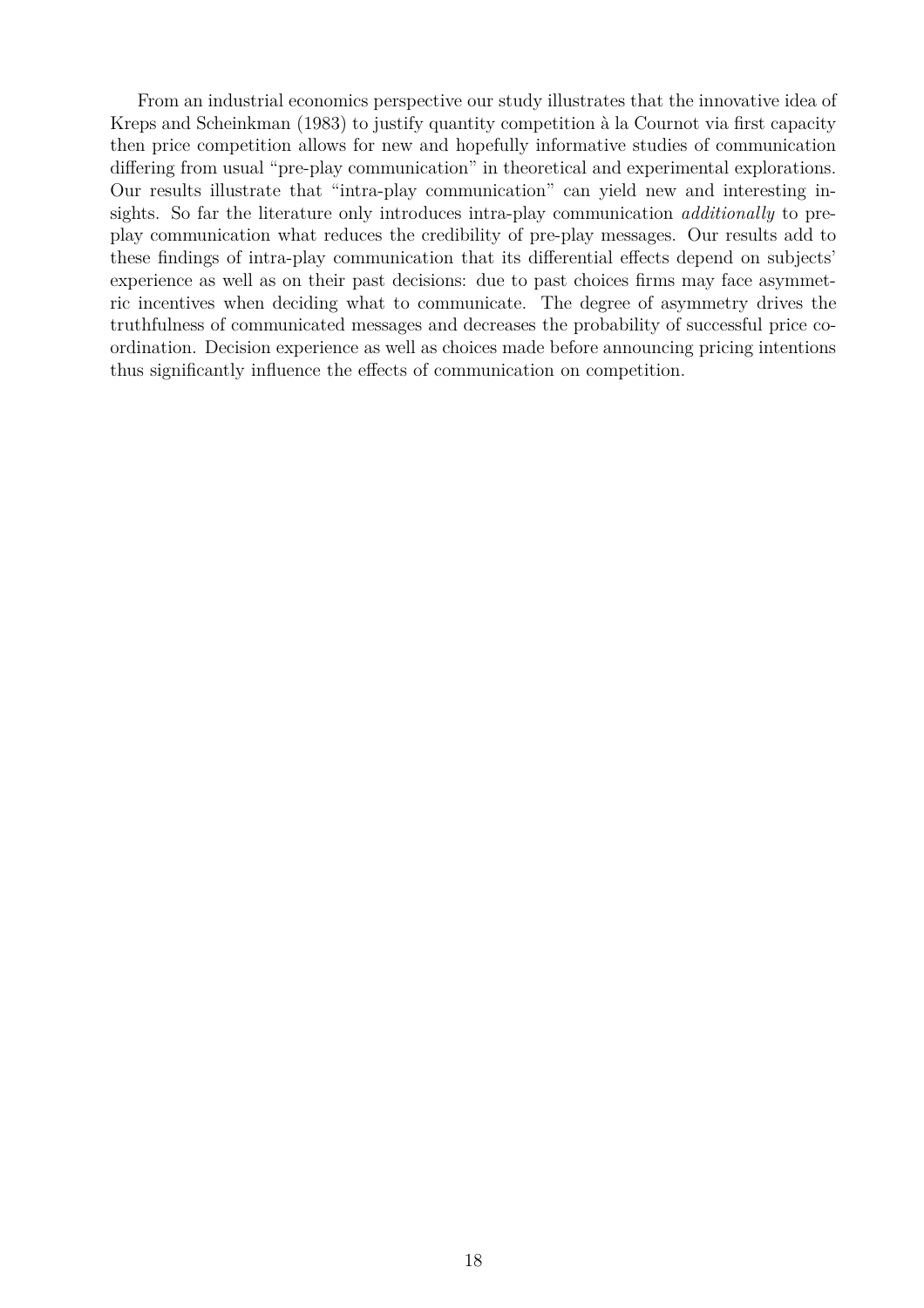## **Appendix**

#### **A. The complete solution of price equilibria in mixed strategies, depending on excessive capacities**

Depending on the capacity precommitments, we have to distinguish three cases. First, if  $(\alpha - \bar{q}_2)^2 \leq 4\bar{q}_1(\alpha - \bar{q}_1)$  and  $2\bar{q}_1 - \alpha \leq \bar{q}_2$ , firms randomize according to the distributions

$$
F_1(p) = \begin{cases} \frac{\bar{q}_2 - (\alpha - \bar{q}_2)^2 \bar{q}_2 / (4\bar{q}_1 p)}{p - \alpha + \bar{q}_1 + \bar{q}_2} , \frac{(\alpha - \bar{q}_2)^2}{4\bar{q}_1} \leq p < \frac{\alpha - \bar{q}_2}{2} \\ 1 , & p = \frac{\alpha - \bar{q}_2}{2} \end{cases}
$$

$$
F_2(p) = \frac{\bar{q}_1 - (\alpha - \bar{q}_2)^2/(4p)}{p - \alpha + \bar{q}_1 + \bar{q}_2} , \quad \frac{(\alpha - \bar{q}_2)^2}{4\bar{q}_1} \le p \le \frac{\alpha - \bar{q}_2}{2}
$$

*.*

*.*

*.*

Second, if  $(\alpha - \bar{q}_2)^2 \leq 4\bar{q}_1(\alpha - \bar{q}_1)$  and  $\bar{q}_2 \leq 2\bar{q}_1 - \alpha$ , firms randomize according to

$$
F_1(p) = \begin{cases} \frac{\bar{q}_2 - (\alpha - \bar{q}_2)^2 \bar{q}_2 / (4\bar{q}_1 p)}{p - \alpha + \bar{q}_1 + \bar{q}_2} , & \frac{(\alpha - \bar{q}_2)^2}{4\bar{q}_1} \le p \le \alpha - \bar{q}_1 \\ \frac{4\bar{q}_1 p - (\alpha - \bar{q}_2)^2}{4\bar{q}_1 p} , & \alpha - \bar{q}_1 \le p < \frac{\alpha - \bar{q}_2}{2} \\ 1 , & p = \frac{\alpha - \bar{q}_2}{2} \end{cases}
$$

$$
F_2(p) = \begin{cases} \frac{\bar{q}_1 - (\alpha - \bar{q}_2)^2/(4p)}{p - \alpha + \bar{q}_1 + \bar{q}_2}, & \frac{(\alpha - \bar{q}_2)^2}{4\bar{q}_1} \leq p \leq \alpha - \bar{q}_1\\ \frac{\alpha - p - (\alpha - \bar{q}_2)^2/(4p)}{\bar{q}_2}, & \alpha - \bar{q}_1 \leq p \leq \frac{\alpha - \bar{q}_2}{2} \end{cases}
$$

Finally, if  $4\bar{q}_1(\alpha - \bar{q}_1) \leq (\alpha - \bar{q}_2)^2$ , firms randomize according to

$$
F_1(p) = \begin{cases} \frac{2p - \alpha + \sqrt{2\bar{q}_2 - \bar{q}_2^2}}{2p} , & \frac{\alpha - \sqrt{2\bar{q}_2 - \bar{q}_2^2}}{2} \leq p < \frac{\alpha - \bar{q}_2}{2} \\ 1 , & p = \frac{\alpha - \bar{q}_2}{2} \end{cases}
$$

$$
F_2(p) = \frac{\alpha - p - (\alpha - \bar{q}_2)^2/(4p)}{\bar{q}_2} , \quad \frac{\alpha - \sqrt{2\bar{q}_2 - \bar{q}_2^2}}{2} \le p \le \frac{\alpha - \bar{q}_2}{2}
$$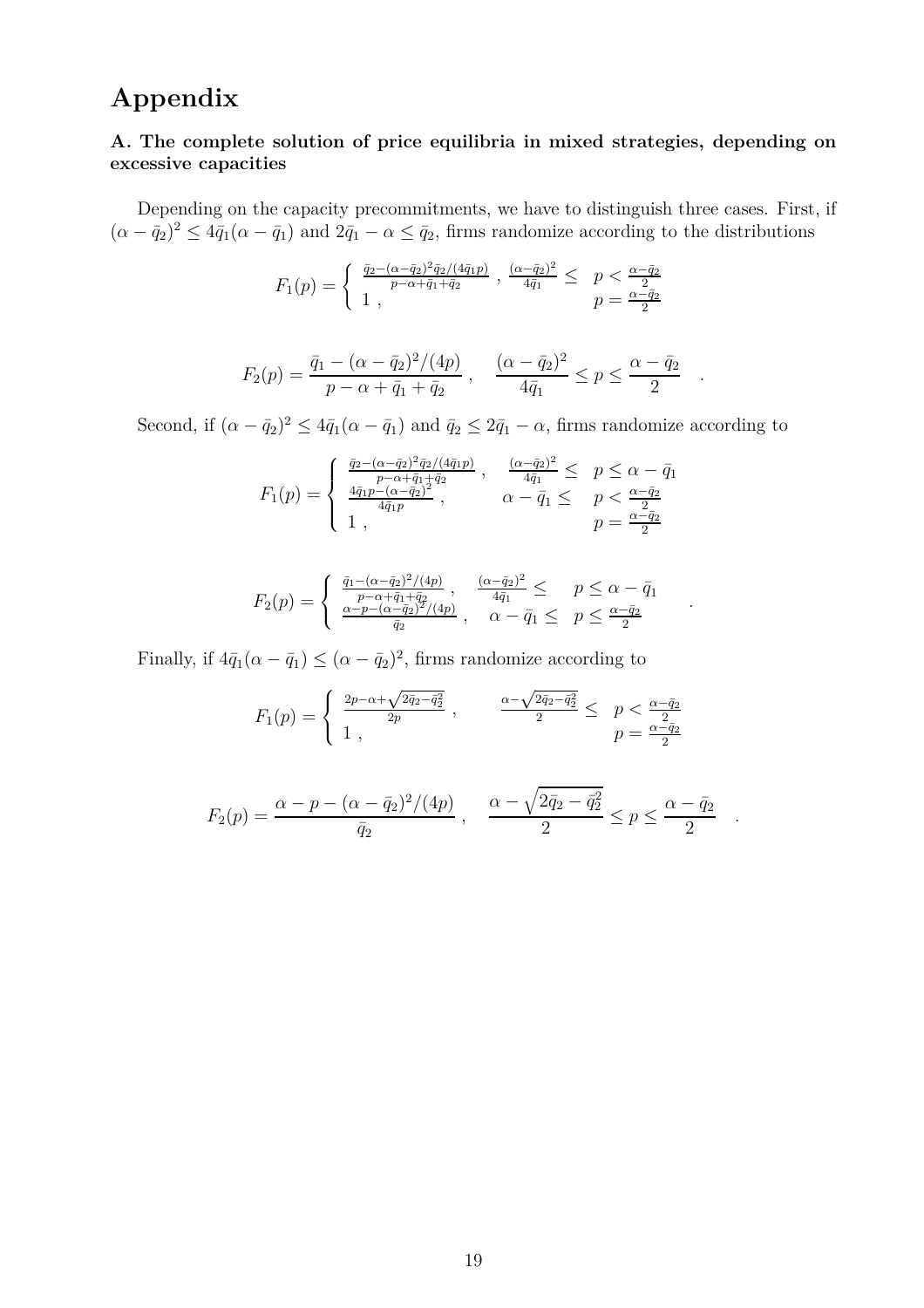#### **B. Instructions**

#### General information

Thank you for participating in this experiment. Please remain silent and turn off your mobile phones. Please read the instructions carefully and note that they are identical for each participant. During the experiment it is forbidden to talk to other participants. In case you do not follow these rules, we will have to exclude you from the experiment as well as from any payment.

You will receive 15 euros for participating in this experiment. The participation fee and any additional amount of money you will earn during the experiment will be paid out to you privately in cash at the end of the session. No other participant will know how much you earned. All monetary amounts in the experiment will be given in ECU (experimental currency units). At the end, all earned ECUs will be converted into Euro using the following exchange rate:

 $10.000$  ECU = 1 euro

Procedure of the experiment

The experiment consists of 2 parts with 12 rounds each. In each part you will make decisions at three stages. One stage consists of four rounds. You receive the instructions for the second part after finishing the 12 rounds of part 1.

At the end of the experiment, 5 rounds of each part will be randomly selected to determine your payment. You will receive the sum of your payoffs you have earned in 10 rounds. Your total payment will be composed of the participation fee of 15 Euro and the amounts you earned in the 10 randomly selected rounds.

If you suffer a loss in the 10 selected rounds, you can pay it in cash or balance it by completing additional tasks at the end of the experiment. Please note that these additional tasks can only be used to compensate for possible losses, but not to increase your earnings. Additionally, you will receive a payment for one task from the questionnaire part. Hence, you will receive the participation fee and payment for the questionnaire part in any case.

#### Introduction

In this experiment you take the role of a manager in a company. You decide how many units of a good your company should produce. This amount specifies the capacity of your company. Afterwards, you choose the selling price for the produced good. Your company has a competing company which produces the same good. You compete against the other company in four rounds. Afterwards, another competitor will be randomly assigned to you. You will not be informed about the other manager's identity.

In each round of the experiment, you will first make decisions about the capacity, followed by decisions about the price. At the beginning of each round, you and the company you are competing with will decide about your capacity simultaneously and independently of each other. The capacity corresponds to the amount of goods that your company is planning to produce in this round. Every capacity unit costs a fixed amount. After your capacity decision, you will be informed about the capacity decision of your competing company. Afterwards, both companies choose their selling price for their good at the same time. The company with the lower price gets the chance to sell its produced amount first. The company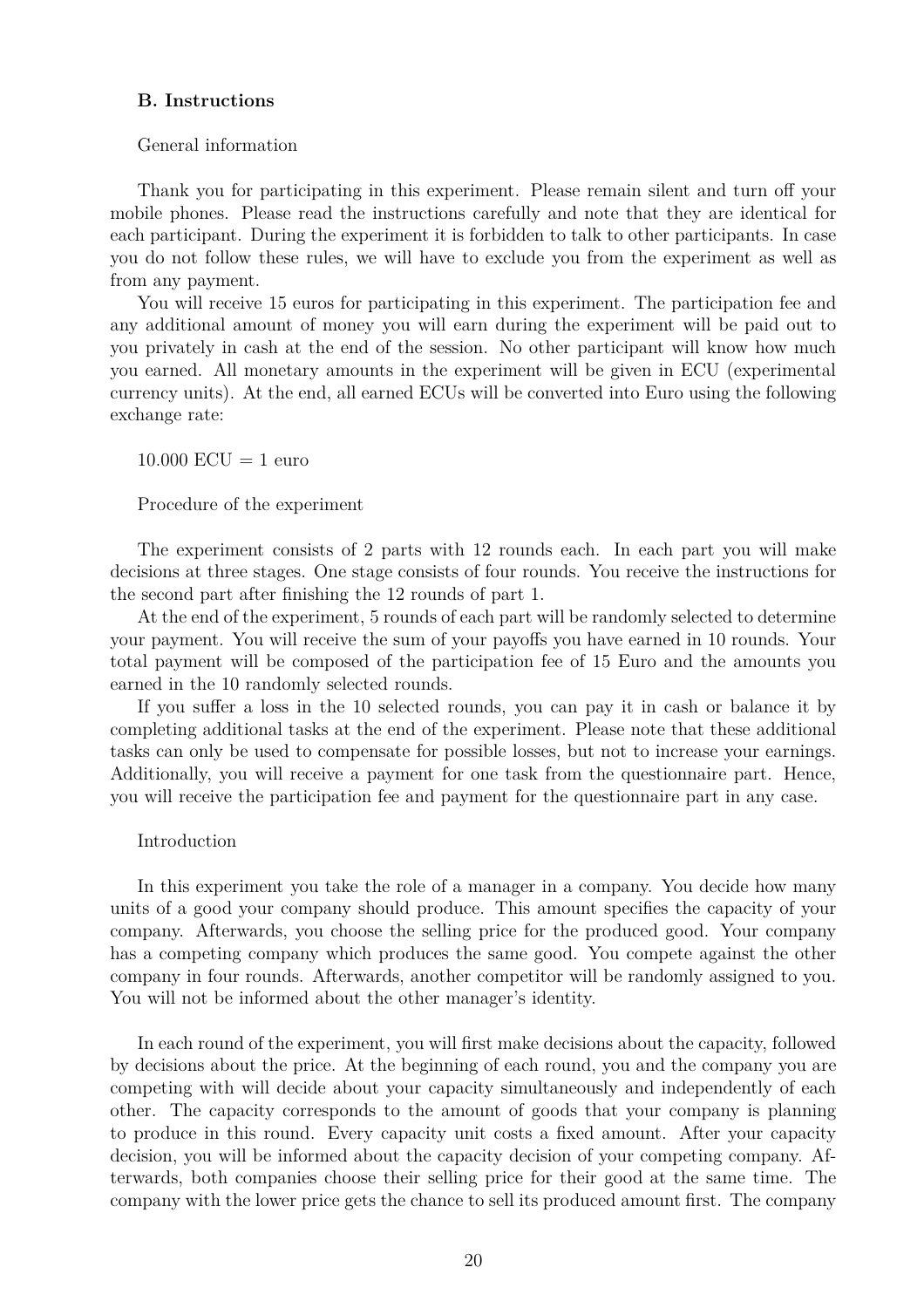with the higher price can sell something only if the preferred company has produced too little to sell something to every interested costumer. If the prices are equal, the customers are distributed to both companies equally (if the number of customers is odd, it will be rounded to the next higher even number). In any case, both companies have to pay their production costs. This holds even if they have not sold anything.

Definition of the experiment - Part 1

The experiment consists of 2 parts which are divided in 3 stages. At the beginning of each stage, the groups of two companies are assigned by chance and anew.

One stage consists of four rounds in which you interact with the same competing company. The procedure is as follows:

- 1. Both companies choose a capacity between 0 and 100 at the same time. The costs are 80 ECU for each capacity unit.
- 2. The capacity decisions are announced.
- 3. Both companies choose a price between 0 and 200 for the produced good at the same time.
- 4. The chosen prices are announced, the produced goods are sold and both companies come to know their earnings or losses and the ones of the other company.

The demand of your produced good complies with your chosen price: The more expensive the good, the less it is bought.

The number of customers for the produced good is computed by the software and depends on price p. It equals the amount 200-p. This means that the number of customers declines with a rising price.

Your payment is composed of your revenues minus your production costs. For every sold good you receive the chosen price and pay production costs for every produced unit. The amount you sell depends on whether your price is lower, higher or equal to the price of the other company in your group:

a) Your price is lower.

In this case you first get the chance to sell your produced amount. For every unit sold you receive your price p. If an amount M is requested, you earn p\*M. From this you have to subtract the production costs of 80 ECU per produced unit. If the requested amount M exceeds your capacity, the other company can sell something at its higher price. This will work if interested customers remain that are ready to pay the higher price.

b) Your price is higher.

In this case you only sell something if the other company has produced too little. If there are remaining customers who are ready to buy at the higher price, they will buy from you. For every unit sold you receive the chosen price. Even if you sell nothing or less than you have produced you have to pay all the production costs at the amount of 80\*your capacity.

c) Both prices are equal.

In this case both companies can each sell to one half of the customers. Even if you sell less than you have produced you have to pay all the production costs.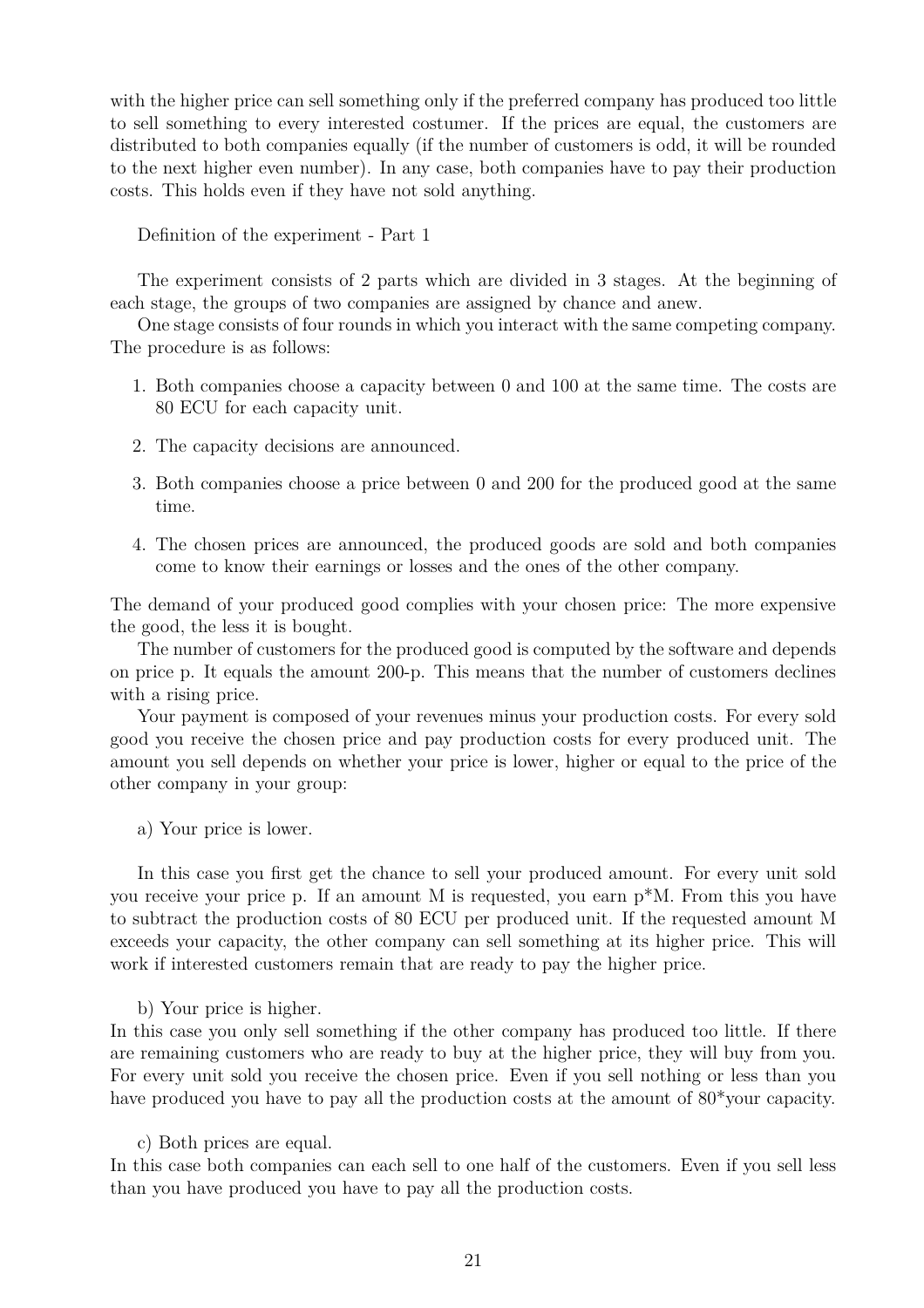Therefore, your payment can be summarized as follows:

Your price\*sold amount -  $80*$ your capacity

Please note that the production costs of 80\*your capacity also arise even if you sell nothing or less than you produced in one round.

You will receive instructions for part 2 at the end of stage 1.

Before part 1 of the experiment begins, we ask you to answer a few control questions to help you understand the rules of the experiment. This is followed by one practice round, so that you can become familiar with the structure of the experiment. If you have any questions, please raise your hand.

Instructions for part 2

Part 2 also consists of three stages. At the beginning of each stage the groups of two companies are chosen randomly.

Afterwards, there will be 4 rounds in each stage. The process of these rounds only differs from the rounds in part 1 insofar that the companies can tell the other company the price they will determine before choosing a price. This statement is not binding, e.g., the actual decision can be different from the price which was told.

If you have any questions about part 2, please raise your hand.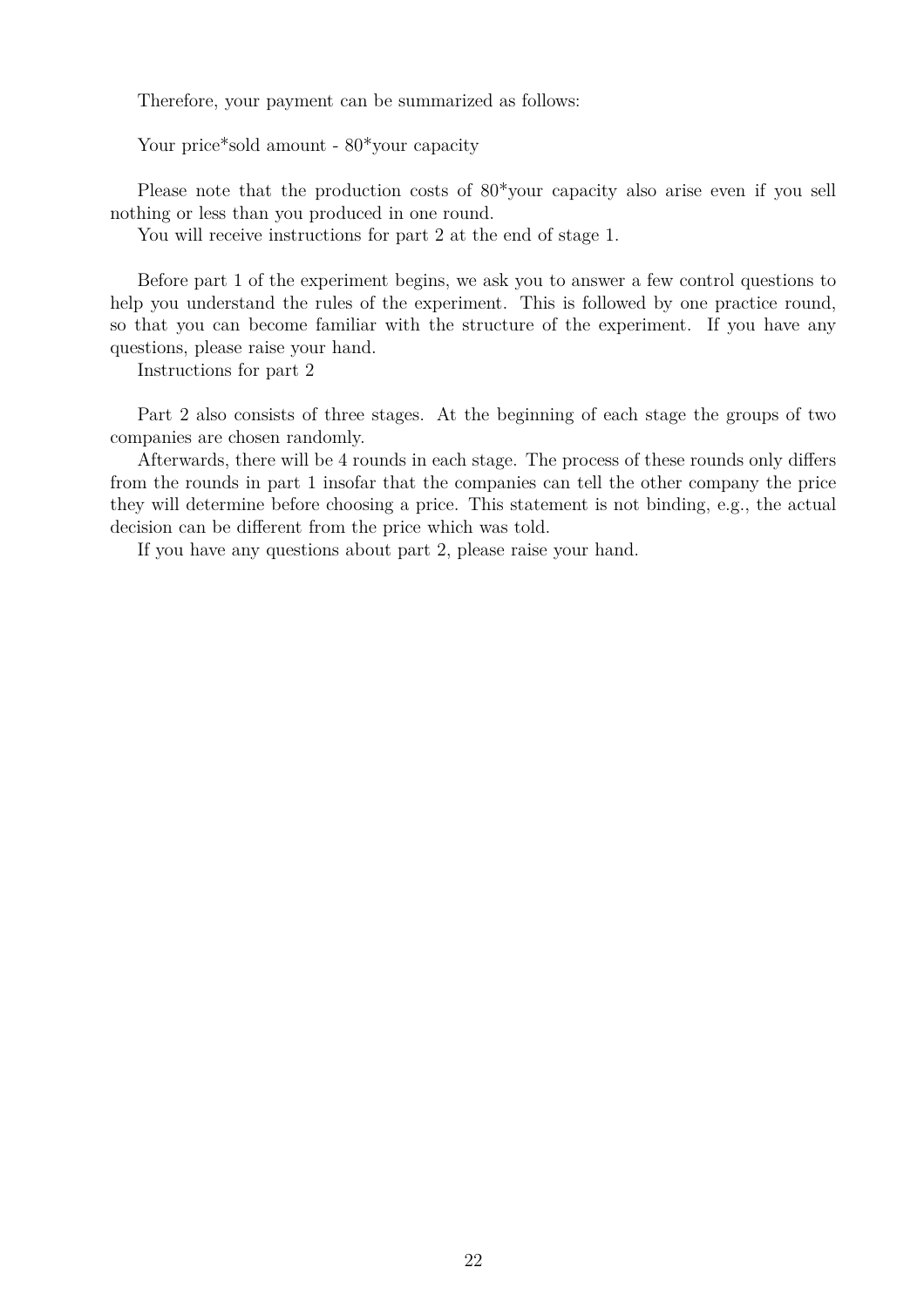### **References**

- Anderhub, V.; Güth, W.; Kamecke, U. and Normann, H.-T., 2003, 'Capacity Choices and Price Competition in Experimental Markets,' *Experimental Economics*, 6, pp. 27-52.
- Andersson, O. and Wengström, E., 2007, 'Do Antitrust Laws Facilitate Collusion? Experimental Evidence on Costly Communication in Duopolies,' *Scandinavian Journal of Economics*, 109, pp. 321-339.
- Andersson, O. and Wengström, E., 2012, 'Credible Communication and Cooperation: Experimental Evidence from Multi-Stage Games,' *Journal of Economic Behavior and Organization*, 81, pp. 207-219.
- Aumann, R., 1990, 'Nash-Equilibria are not Self-Enforcing,' In: Gabszewicz, J.; Richard, J.F. and Wolsey, L. (eds.), *Economic Decision Making: Games, Econometrics and Optimisation*, pp. 201-206, (North-Holland, Amsterdam).
- Borenstein, S. and Shepard, A., 1996, 'Dynamic Pricing in Retail Gasoline Markets,' *The RAND Journal of Economics*, 27, pp. 429-451.
- Charness G., 2000, 'Self-Serving Cheap Talk: A Test of Aumann's Conjecture,' *Games and Economic Behavior*, 33, pp. 177-194.
- Charness, G. and Grosskopf, B., 2004, 'What Makes Cheap Talk Effective? Experimental Evidence,' *Economics Letters*, 83, pp. 383-389.
- Clark, R. and Houde, J.-F., 2014, 'The Effect of Explicit Communication on Pricing: Evidence from the Collapse of a Gasoline Cartel,' *The Journal of Industrial Economics*, 62, pp. 191-228.
- Cooper, D.J. and Kühn, K.U., 2014, 'Communication, Renegotiation, and the Scope for Collusion,' *American Economic Journal: Microeconomics*, 6, pp. 247-278.
- Crawford, V., 1998, 'A Survey of Experiments on Communication via Cheap Talk,' *Journal of Economic Theory*, 78, pp. 286-298.
- Farrell, J. and Rabin, M., 1996, 'Cheap Talk,' *Journal of Economic Perspectives*, 10, pp. 103- 118.
- Fischbacher, U., 2007, 'Zurich Toolbox for Readymade Economic Experiments,' *Experimental Economics*, 10, pp. 171-178.
- Fonseca, M.A. and Normann, H.T., 2012, 'Explicit vs. Tacit Collusion—the Impact of Communication in Oligopoly Experiments,' *European Economic Review*, 56, pp. 1759-1772.
- Harrington Jr, J.E., Gonzalez, R.H. and Kujal, P., 2016, 'The Relative Efficacy of Price Announcements and Express Communication for Collusion: Experimental Findings,' *Journal of Economic Behavior & Organization*, 128, pp. 251-264.
- Holt, C.A. and Laury, S.K., 2002, 'Risk Aversion and Incentive Effects,' *American Economic Review*, 92, pp. 1644-1655.
- Houser, D. and Xiao, E., 2011, 'Classification of Natural Language Messages Using a Coordination Game,' *Experimental Economics*, 14, pp. 1-14.